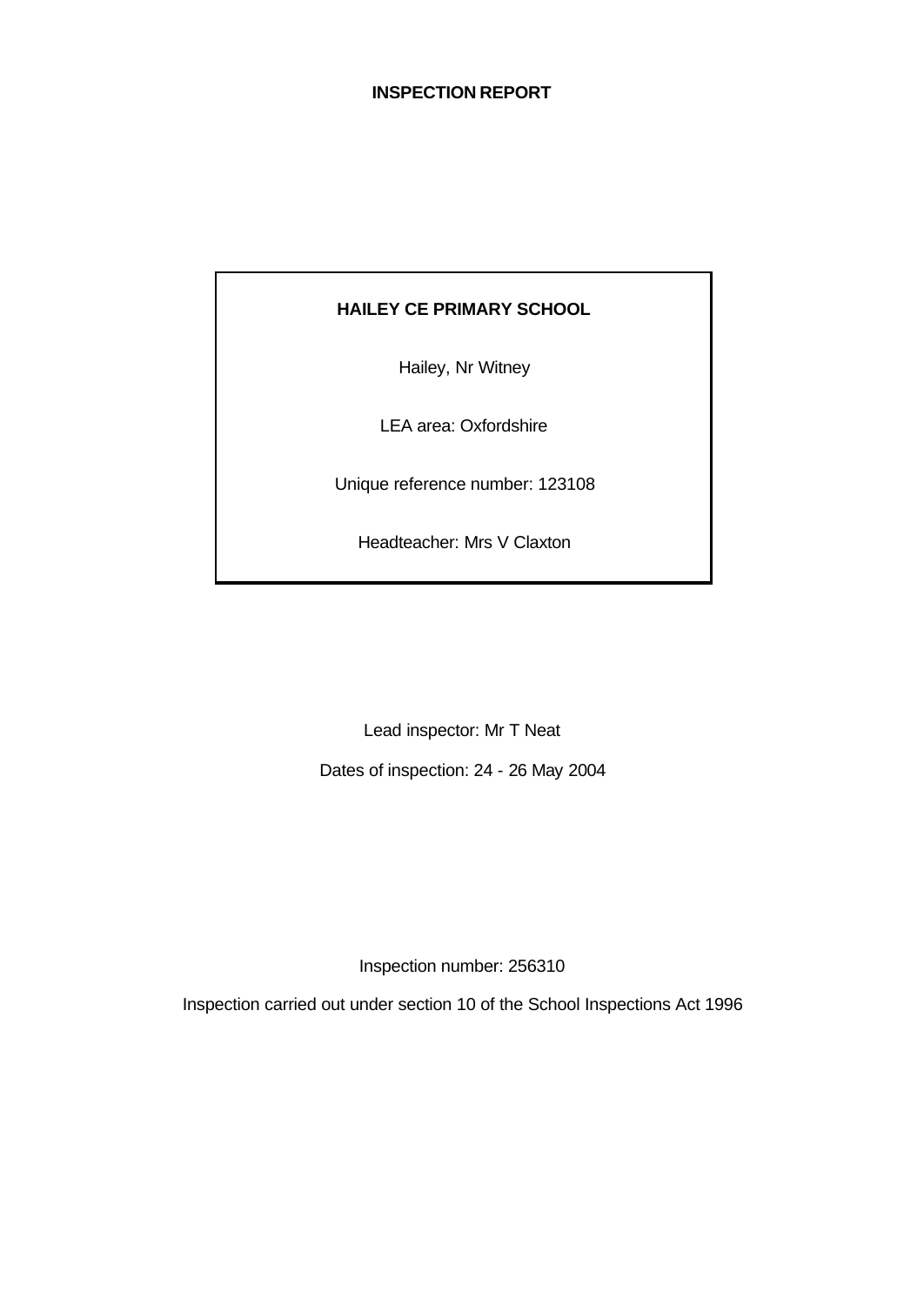#### © Crown copyright 2004

This report may be reproduced in whole or in part for non-commercial educational purposes, provided that all extracts quoted are reproduced verbatim without adaptation and on condition that the source and date thereof are stated.

Further copies of this report are obtainable from the school. Under the School Inspections Act 1996, the school must provide a copy of this report and/or its summary free of charge to certain categories of people. A charge not exceeding the full cost of reproduction may be made for any other copies supplied.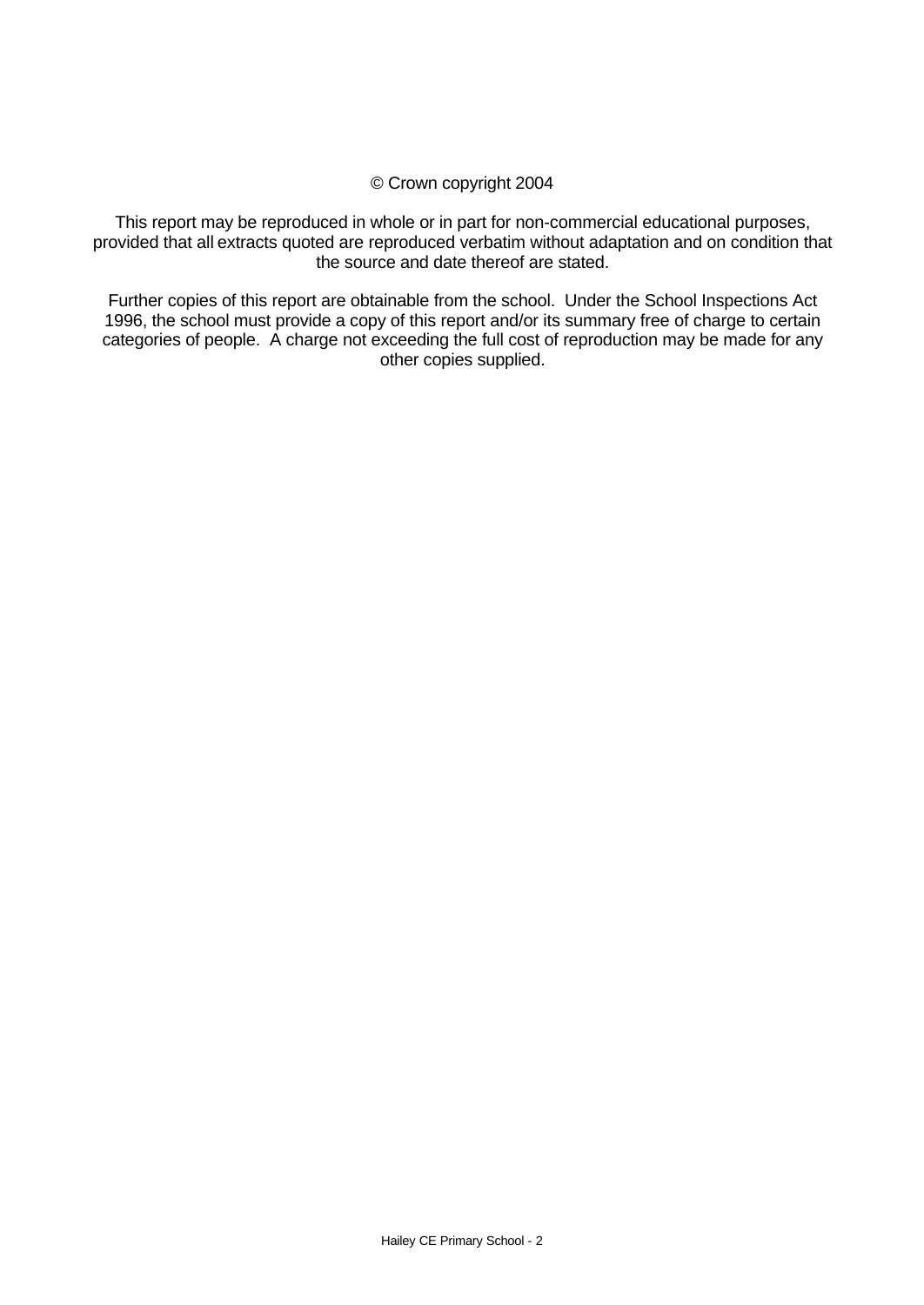# **INFORMATION ABOUT THE SCHOOL**

| Type of school:              | Primary                                       |
|------------------------------|-----------------------------------------------|
| School category:             | <b>Voluntary controlled</b>                   |
| Age range of pupils:         | $5 - 11$ years                                |
| Gender of pupils:            | Mixed                                         |
| Number on roll:              | 82                                            |
| School address:              | Middletown<br>Hailey<br>Witney<br>Oxfordshire |
| Postcode:                    | <b>OX29 9UB</b>                               |
| Telephone number:            | 01993 703802                                  |
| Fax number:                  | 01993 703802                                  |
| Appropriate authority:       | Governing body                                |
| Name of chair of governors:  | Mr D Musson                                   |
| Date of previous inspection: | 18 May 1998                                   |

# **CHARACTERISTICS OF THE SCHOOL**

Hailey Church of England Voluntary Controlled Primary School is situated in the village of Hailey. Pupils are drawn from a number of nearby villages and hamlets and from the northern part of Witney. Most are from privately owned homes, but there is a substantial minority from council and housing association properties. 3.7 per cent of pupils are known to be eligible for free school meals. This is below the national average.

The school is much smaller than other primary schools, having only 82 pupils compared with the national average of 241. Children enter the school at the start of the term in which they have their fifth birthday. At the time of the inspection children in the reception class were taught separately in the morning and joined the mixed aged class of pupils in years 1 and 2 in the afternoon. Pupils in years 3 and 4 are taught as one class, as are those in years 5 and 6. The attainment of children joining the reception class is broadly average.

The percentage of pupils with special educational needs is 12.2 per cent which is below average. The main problems experienced by these pupils are dyslexia and moderate learning difficulties. No pupil has a statement of special educational needs. Almost all the pupils are from a white British background and all speak English fluently. Slightly more pupils join or leave the school during termtime than is usually found.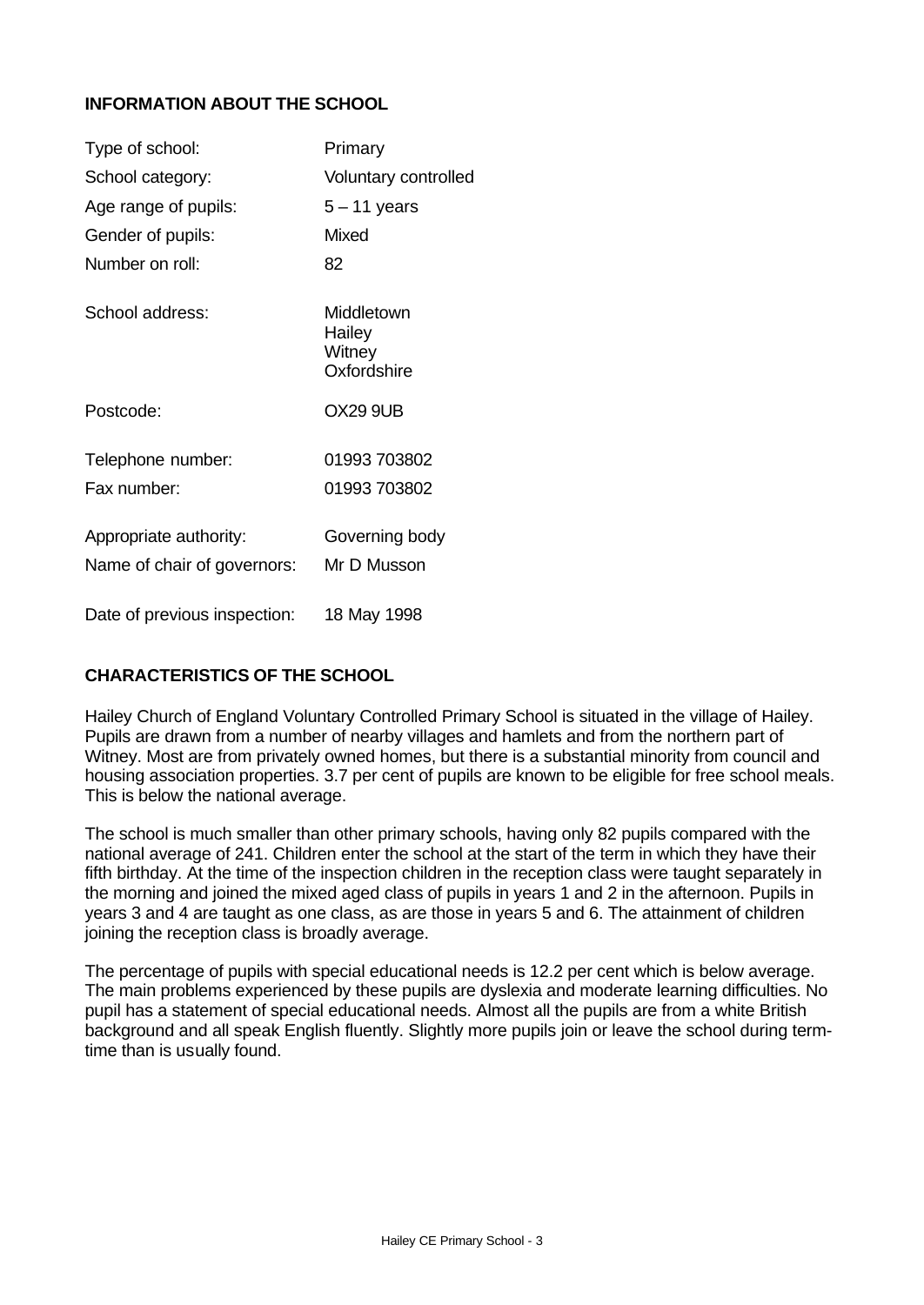### **INFORMATION ABOUT THE INSPECTION TEAM**

| Members of the inspection team |             |                | <b>Subject responsibilities</b>             |
|--------------------------------|-------------|----------------|---------------------------------------------|
| 20007                          | Mr T Neat   | Lead inspector | English                                     |
|                                |             |                | Science                                     |
|                                |             |                | Information and communication<br>technology |
|                                |             |                | Geography                                   |
|                                |             |                | History                                     |
|                                |             |                | Physical education                          |
|                                |             |                | Special educational needs                   |
| 11096                          | Mrs M Davie | Lay inspector  |                                             |
| 30266                          | Ms H Rask   | Team inspector | The Foundation Stage <sup>1</sup>           |
|                                |             |                | <b>Mathematics</b>                          |
|                                |             |                | Art and design                              |
|                                |             |                | Design and technology                       |
|                                |             |                | <b>Music</b>                                |
|                                |             |                | Religious education                         |

The inspection contractor was:

Wessex Education Ltd 3 Greenacres Puddletown **Dorchester Dorset** 

DT2 8GF

Any concerns or complaints about the inspection or the report should be made initially to the inspection contractor. The procedures are set out in the leaflet *'Complaining about Ofsted Inspections'*, which is available from Ofsted Publications Centre (telephone 07002 637833) or Ofsted's website (www.ofsted.gov.uk).

The Foundation Stage is the period of education for children aged three to the end of the reception year.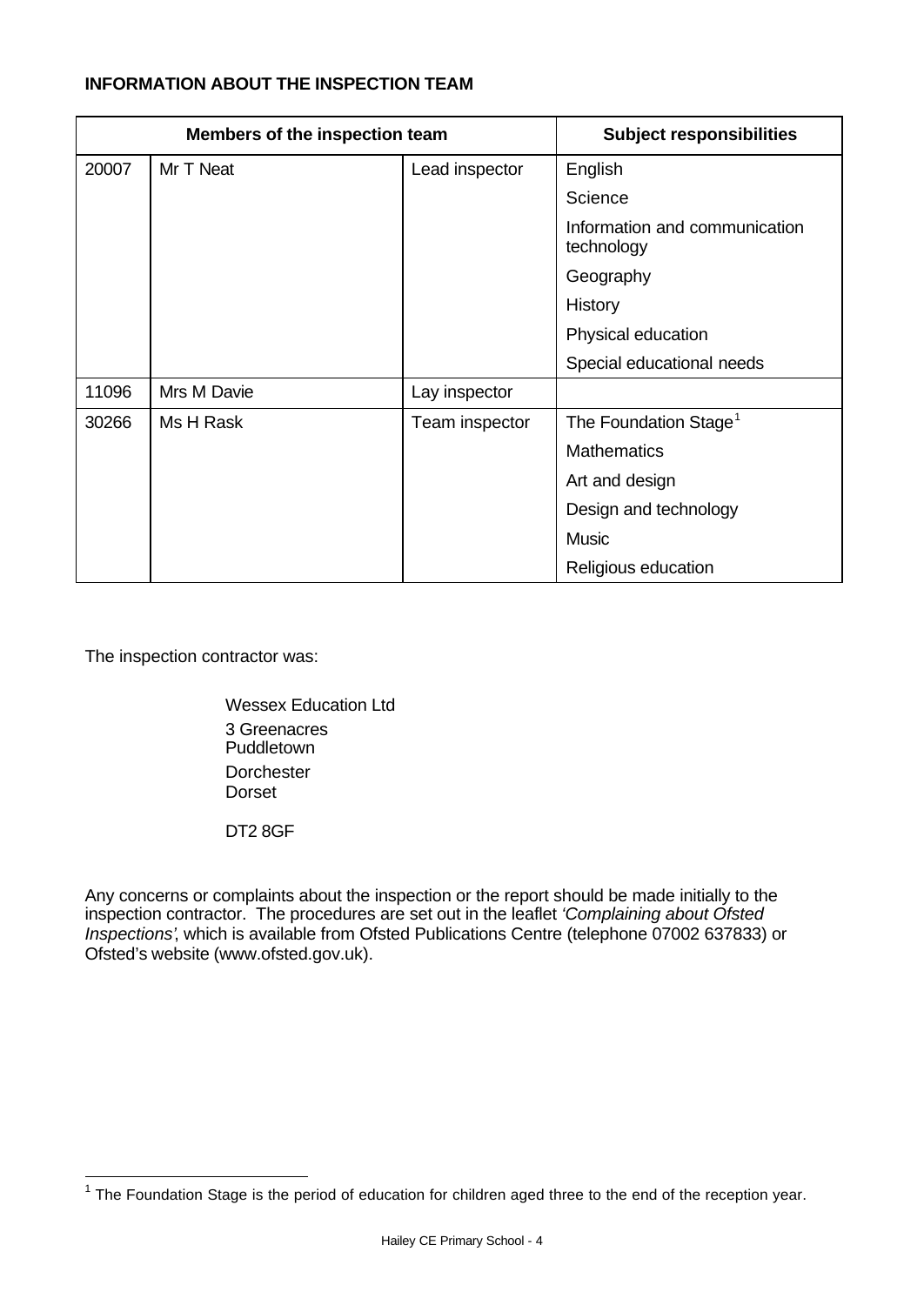## **REPORT CONTENTS**

|                                                                                                                                    | Page |
|------------------------------------------------------------------------------------------------------------------------------------|------|
| <b>PART A: SUMMARY OF THE REPORT</b>                                                                                               | 6    |
| <b>PART B: COMMENTARY ON THE MAIN INSPECTION FINDINGS</b>                                                                          |      |
| <b>STANDARDS ACHIEVED BY PUPILS</b>                                                                                                | 8    |
| Standards achieved in areas of learning, subjects and courses                                                                      |      |
| Pupils' attitudes, values and other personal qualities                                                                             |      |
| QUALITY OF EDUCATION PROVIDED BY THE SCHOOL                                                                                        | 10   |
| Teaching and learning<br>The curriculum<br>Care, guidance and support<br>Partnership with parents, other schools and the community |      |
| <b>LEADERSHIP AND MANAGEMENT</b>                                                                                                   | 14   |
| PART C: THE QUALITY OF EDUCATION IN AREAS OF LEARNING<br><b>AND SUBJECTS</b>                                                       | 16   |
| <b>AREAS OF LEARNING IN THE FOUNDATION STAGE</b>                                                                                   |      |
| <b>SUBJECTS IN KEY STAGES 1 AND 2</b>                                                                                              |      |
| <b>PART D: SUMMARY OF THE MAIN INSPECTION JUDGEMENTS</b>                                                                           | 25   |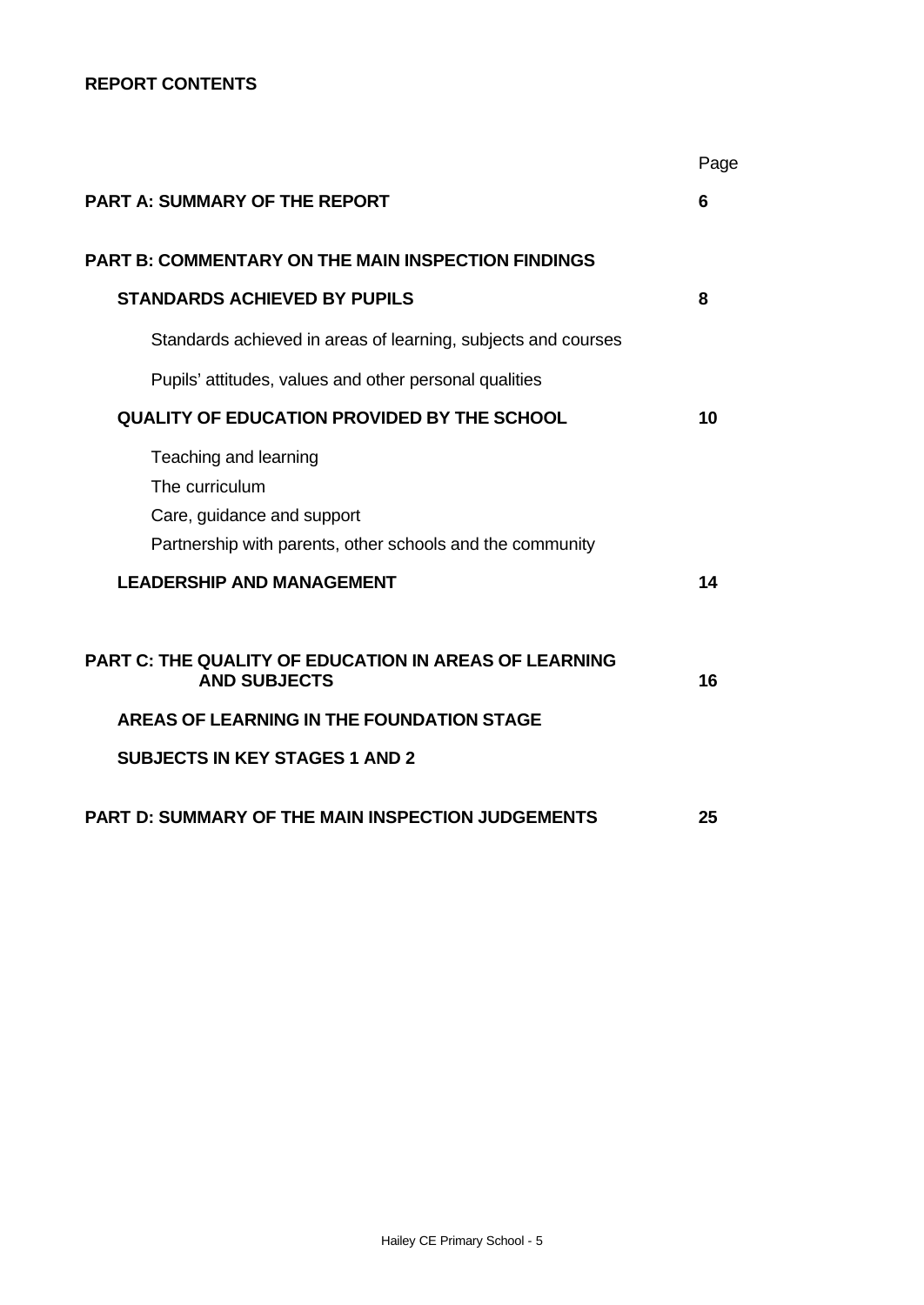# **PART A: SUMMARY OF THE REPORT**

# **OVERALL EVALUATION**

Hailey CE Primary is a **good** school. The school is led and managed well, teaching and learning are good and pupils achieve well. The school provides **good** value for the money invested in it.

The school's main strengths and weaknesses are

- Pupils typically attain good standards in English, although handwriting is not as good as it should be
- All pupils are cared for well and the provision for pupils with special educational needs is good
- Pupils have very good attitudes to learning and respond positively to the good teaching
- A good curriculum is enriched very well, especially through the very close links the school has with the community it serves
- The headteacher's leadership is strong, but subject co-ordinators could do more to check pupils' standards
- Some aspects of the accommodation are unsatisfactory

The school has made good progress since the last inspection. The key weaknesses found at that time have been addressed successfully and the accommodation is much improved.

# **STANDARDS ACHIEVED**

Pupils achieve well. Standards are broadly similar to those found at the time of the last inspection. Despite spending a relatively short time in the reception class, children make satisfactory progress. The small number seen during the inspection were on course to exceed the goals for personal and emotional development children are expected to reach by the end of reception, and to achieve the goals in other areas. Typically, pupils in years 1 to 6 attain above average standards and achieve well. They achieve best in English, thanks to a rich curriculum and consistently good teaching. However, handwriting is below the expected standard. Inspection evidence shows that pupils currently in years 2 and 6 attain above average standards in English, and average standards in mathematics and science. In other subjects, pupils attain at least expected levels. For year 2 pupils, standards are above expectations in geography and religious education. Year 6 pupils attain above average standards in information and communication technology [ICT]. Pupils with special educational needs make good progress in relation to their prior attainment. The table below sets out recent year 6 results. A\* means that the standards were in the top five per cent in the country.

| <b>Results in National</b><br>Curriculum tests at the end<br>of Year 6, compared with: |      | similar schools |       |      |
|----------------------------------------------------------------------------------------|------|-----------------|-------|------|
|                                                                                        | 2001 | 2002            | 2003  | 2003 |
| English                                                                                |      | ◠               | $A^*$ | A*   |
| mathematics                                                                            |      |                 |       |      |
| science                                                                                |      |                 | В     |      |

*Key: A - well above average; B – above average; C – average; D – below average; E – well below average*

*Similar schools are those whose pupils attained similarly at the end of Year 2.*

The small number of pupils taking the national tests each year causes results to fluctuate and mean that caution should be exercised when interpreting data about the school's performance.

Pupils' attitudes and values and provision for their personal development, including their spiritual, moral, social and cultural development, is very good. Pupils are highly motivated and behave well. Attendance is satisfactory.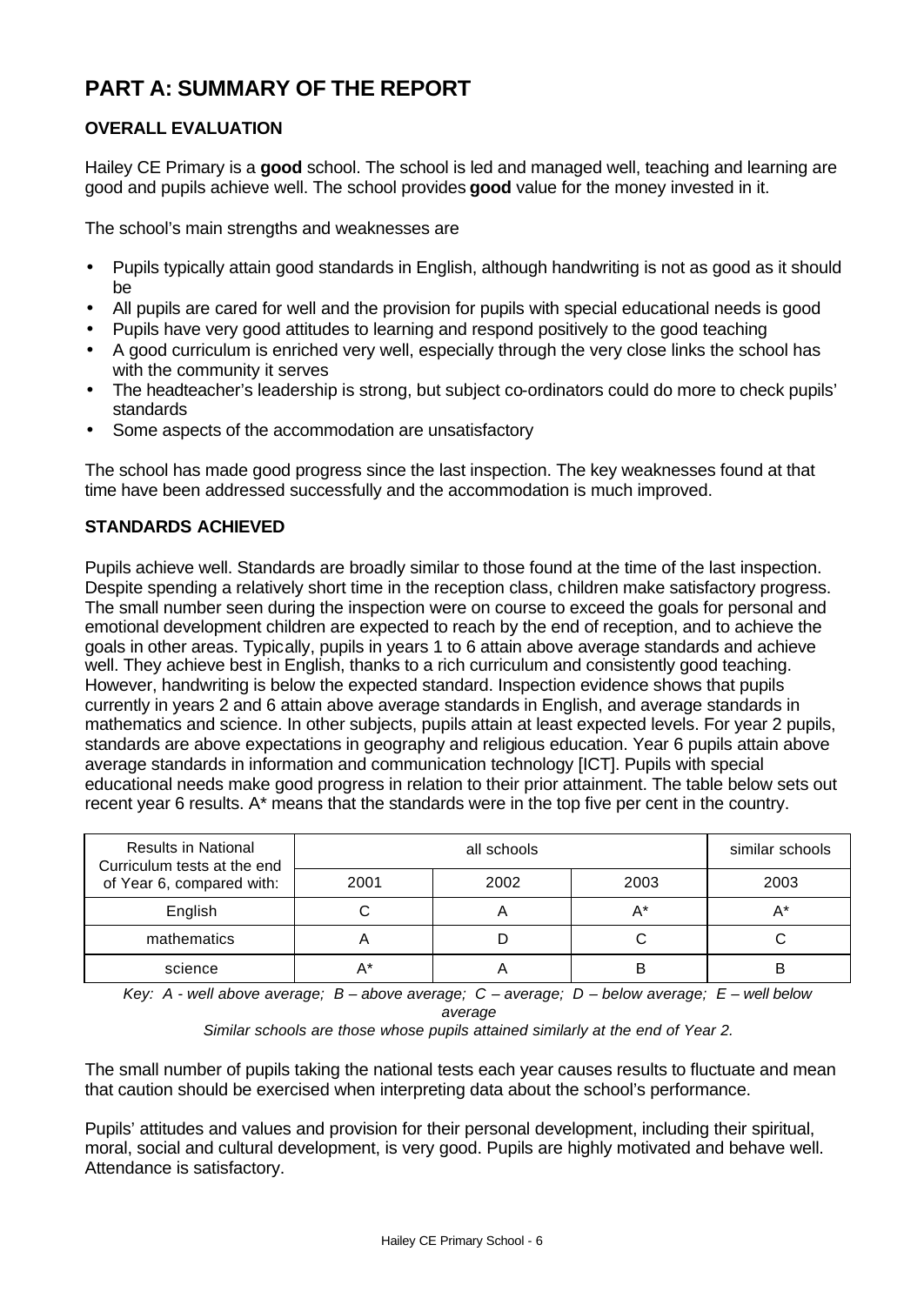#### **QUALITY OF EDUCATION**

The quality of education is good. Teaching, learning and assessment are **good**. Teachers motivate their classes very well and, as a result, pupils are very attentive. Learning resources, especially ICT, are used very well. Teachers' insistence on high standards of behaviour leads pupils to concentrate well and work hard. Examples of very good teaching were seen in years 3 to 6. The teaching of English, mathematics and science seen during the inspection was consistently good. The assessment of pupils' work is good and some very good practice in marking and setting targets for pupils to improve their work was seen, but this does not extend to all classes. Well-qualified teaching assistants support groups and individuals well.

The school is at the heart of its community and provides very good enrichment for its good curriculum through its strong community links. Pupils are cared for well. They are given good advice and guidance to support their academic and personal development. They are involved well in the work of the school. The links with parents and other schools are good and contribute positively to pupils' achievements. The lack of a library has a negative impact on the development of library skills. The need for the reception class and years 1 and 2 to share the same temporary classroom leads to the noise produced during some activities interfering with the work of other groups.

#### **LEADERSHIP AND MANAGEMENT**

The leadership and management of the school are good. The quality of leadership by the headteacher is good and in the short time since her appointment she has created a strong sense of direction. The work of the governing body is good. The governors are very supportive and proactive. Overall, the governing body fulfils its statutory duties well, but its annual report to parents does not give enough information about their plans to improve access for the disabled. Subject co-ordinators lead well, but do not check the work in pupils' books often enough. The resources the school has at its disposal are used very effectively.

# **PARENTS' AND PUPILS' VIEWS OF THE SCHOOL**

Parents are very pleased with school. They feel that their children are expected to work hard and do their best, but rightly feel that they could be given more information about how well they are doing. They are comfortable about approaching the school with problems or suggestions. Pupils like their school. They recognize the high expectations that teachers have of them. They appreciate the way in which their teachers make lessons interesting and fun.

#### **IMPROVEMENTS NEEDED**

The most important things the school should do to improve are

- improve handwriting standards
- develop the role of subject co-ordinators in checking pupils' books
- continue efforts to improve the accommodation

and, to meet statutory requirements:

• ensure that all the items of information are provided for parents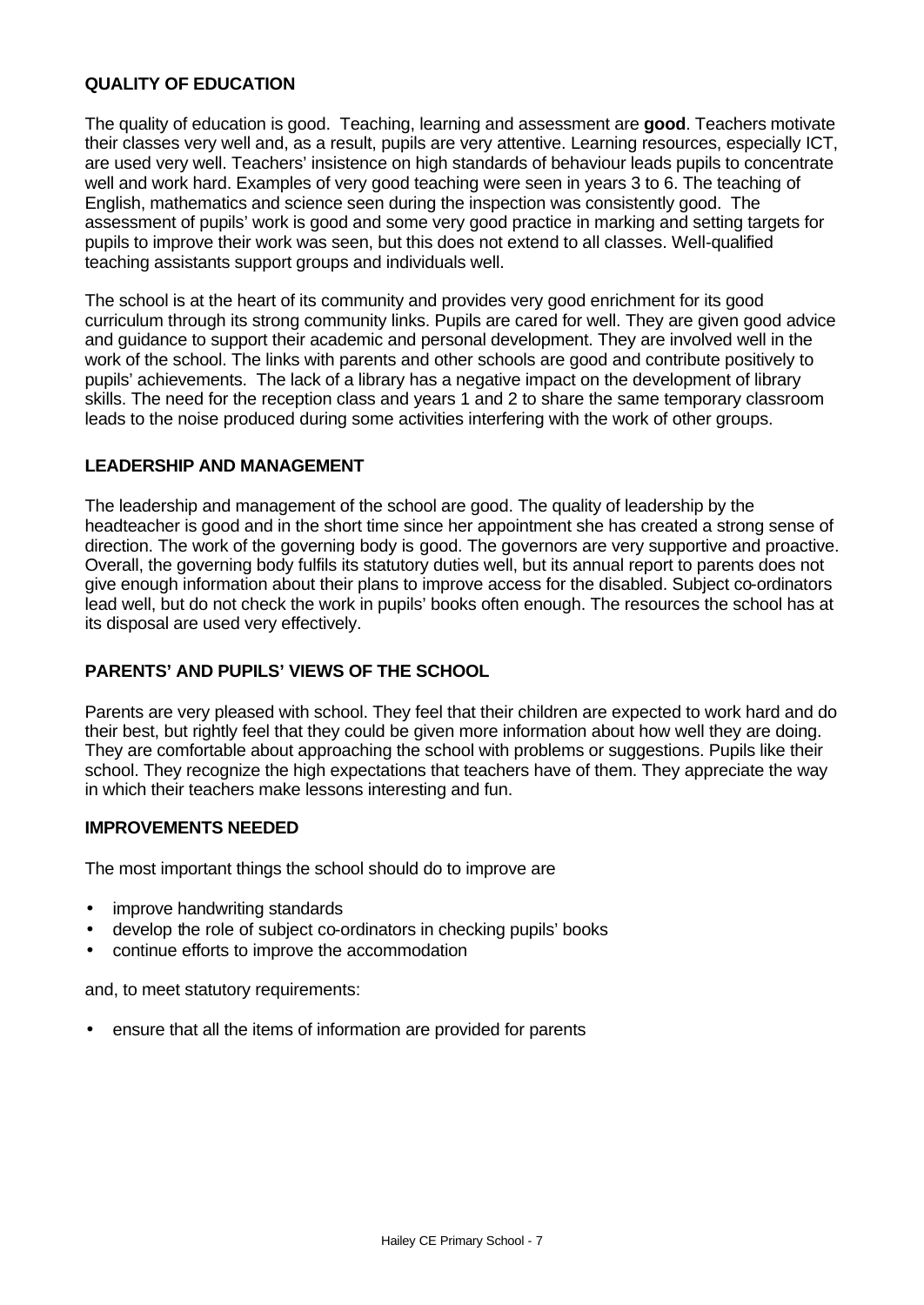# **PART B: COMMENTARY ON THE INSPECTION FINDINGS**

# **STANDARDS ACHIEVED BY PUPILS**

## **Standards achieved in areas of learning and subjects**

Achievement is **good** overall. The achievement of boys and girls is broadly similar**.** The achievement of pupils with special educational needs is **good.** Typically, standards in English and science are **above average** compared with all schools**.**

### **Main strengths and weaknesses**

- Typically, pupils achieve well and attain above average standards in English and science
- Overall, pupils achieve best in English
- Handwriting standards are below expectations across the school

## **Commentary**

- 1. The attainment of children joining the school varies widely, but is broadly average overall. Children stay in the reception class for a relatively short time, but make satisfactory progress. Inspection evidence shows that children achieve most of the expected goals by the time they start year 1. They exceed the goals for personal, social and emotional development.
- 2. The numbers of pupils in each group taking the national tests is small. This year there are only eight in year 6. The nature of successive year groups differs, sometimes greatly, and the proportion with special educational needs rises and falls. The effect of each pupil's performance is far bigger on the small cohorts than in larger schools. This gives rise to marked fluctuations in the results the school achieves. It also makes comparisons of performance year on year, and with similar schools, statistically unreliable. Standards are broadly similar to those found at the time of the last inspection. Pupils with special educational needs make good progress in relation to their prior learning.
- 3. The results of the 2003 national tests show that pupils at the end of year 2 attained standards in reading and writing that were below average and in mathematics well below average compared with all schools nationally. In comparison with similar schools reading and writing were well below average and in mathematics results were in the lowest five per cent in the country. However, there was an unusually high proportion of pupils in that cohort who had learning difficulties. In contrast, the table below shows that the results attained by pupils at the end of year 6 were above average overall. In comparison with all schools standards in English were in the top five per cent in the country, standards in mathematics were average and in science above average.

| Standards in: | School results | National results |  |  |
|---------------|----------------|------------------|--|--|
| English       | 30.5(29.0)     | 26.8 (27.0)      |  |  |
| mathematics   | 27.0 (26.3)    | 26.8 (26.7)      |  |  |
| science       | 29.5 (30.7)    | 28.6 (28.3)      |  |  |

#### *Standards in national tests at the end of Year 6 – average point scores in 2003*

*There were 12 pupils in the year group. Figures in brackets are for the previous year*

4. The fairest way to evaluate the school's results is over a period of several years. Using this approach it can be seen that typically pupils at the end of years 2 and 6 attain above average results and achieve well overall. Another indicator is the extent to which pupils make progress between the end of year 2 and Year 6. When compared with other schools with similar results for pupils at the end of year 2 in 1999 the results achieved four years later by pupils in year 6 at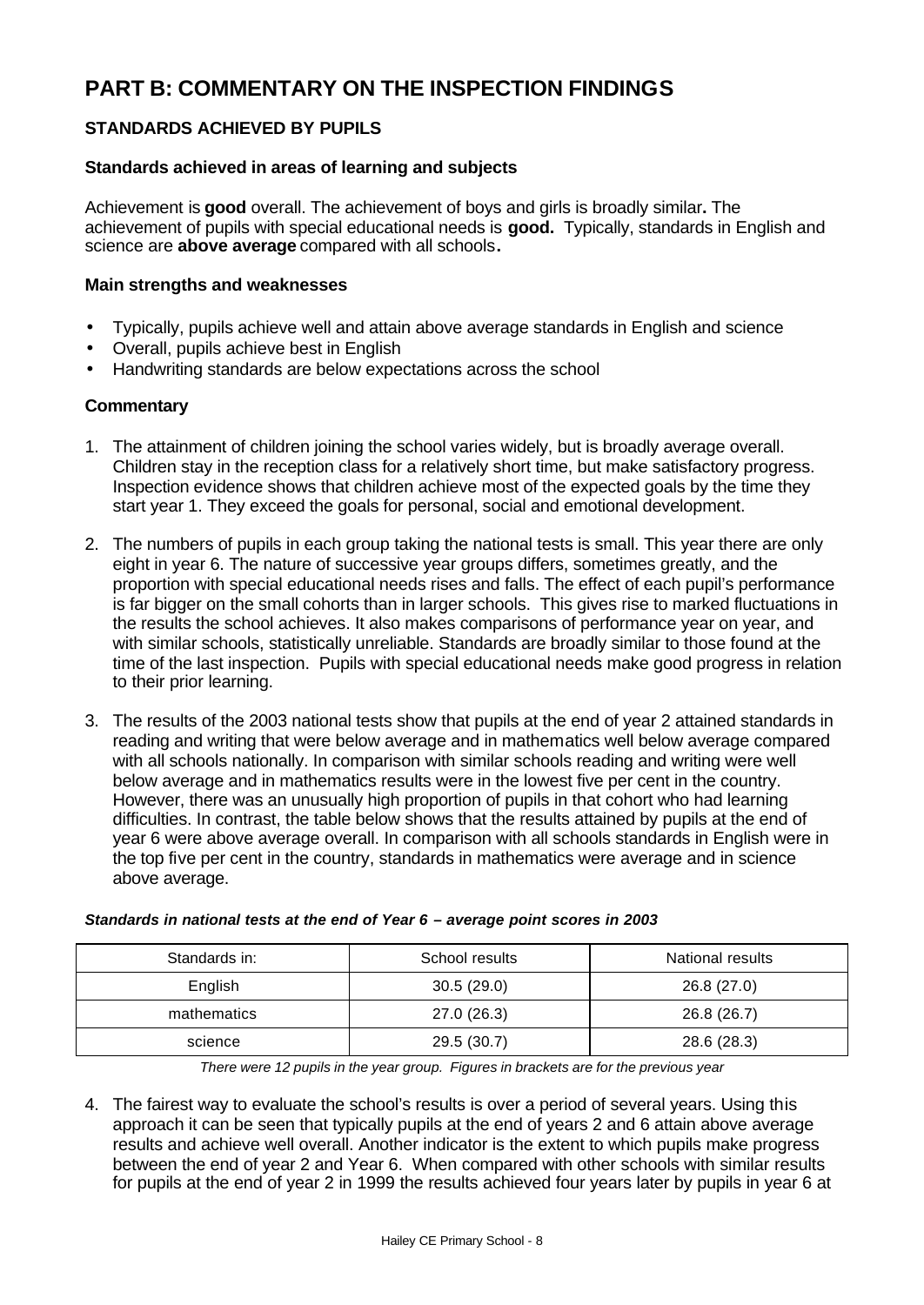Hailey are well above average. Using this measure, the progress made in English was in the top five per cent in the country.

- 5. Pupils achieve best in English. The scrutiny of work shows that a rich and varied range of learning experiences contributes strongly to pupils' interest in this subject and their achievements. The consistently good quality of teaching and the pupils' very good attitudes to learning are other key factors. Inspection evidence shows that the standards of the pupils currently reaching the end of year 2 and year 6 are above average in English. However, attainment in handwriting is below the levels expected throughout the school. In mathematics and science the standards are broadly average and achievement is satisfactory.
- 6. Pupils currently in year 2 attain above the expected level in geography and in line with expected levels in information and communication technology [ICT]. Pupils in year 6 currently attain above the expected level in ICT and in line with the expected levels in geography. Both year 2 and year 6 attain in line with the expected levels in art and design, design and technology and history. In religious education pupils at the end of year 2 attain standards above those set out in the locally agreed syllabus for the subject. The standards of year 6 pupils are in line with those expectations. Although the school makes proper provision for teaching music and physical education it was not possible to see enough lessons to judge pupils' attainment or achievement.

#### **Pupils' attitudes, values and other personal qualities**

**This is a strength of the school.** Pupils are highly motivated and **behave well**. Their personal development, including spiritual, moral, social and cultural development is **very good**. Attendance is **satisfactory**.

#### **Main strengths and weaknesses**

- Attitudes to learning are very good because pupils think their teachers make lessons fun
- The way pupils' work is celebrated makes them feel highly valued
- Provision for all aspects of spiritual, moral, social and cultural development is very strong
- Registers are not stored in accordance with requirements and there are no systems to monitor lateness

- 7. Pupils are very keen to learn, as they were found to be at the time of the last report. They say this is because their teachers make lessons interesting and fun. This was clearly shown in a year 5/6 mathematics lesson, in which the teacher based her introduction on part of an afternoon television programme. Pupils were given a set of numbers which they had to add, subtract, multiply or divide to find another given number. They were highly motivated to find the correct answer and, as a result, learning was at a very high level.
- 8. Pupils' efforts are valued and celebrated and this encourages them to try hard and do their best. For example, in an assembly during the inspection, pupils who had made particularly noteworthy achievements during the week were rewarded with a 'five star badge' and an entry into the 'good book', which is on display in the school foyer. The very good start made by a pupil who had just entered the reception class was noted, as were the specific qualities of other recipients of the awards.
- 9. The school's strong Christian ethos based on 'living and working together' is evident in all aspects of pupils' development. Learning is based on 'values education', a programme that encourages pupils to develop qualities such as honesty, responsibility and friendship. Their spiritual development is very good. They respond very well to opportunities for reflection, prayer and private thoughts. These are made special by the lighting of candles and playing of music.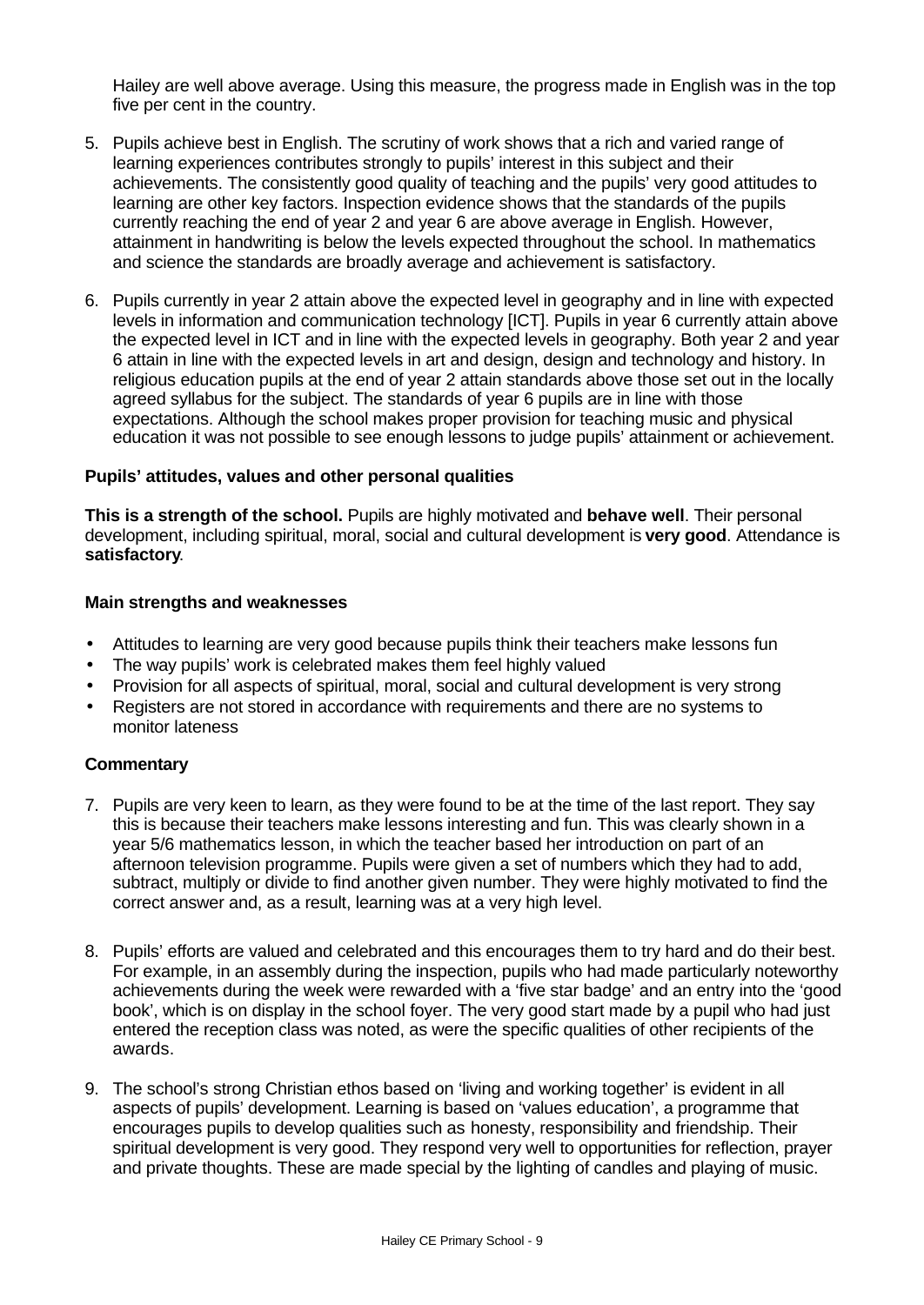10. Pupils' social and moral development is also very good because of the strong emphasis that is placed on this aspect of their development. Pupils are fully involved in making up the school rules and deciding on the sanctions that are appropriate for breaking them. Behaviour in lessons and around the school is good. The school council gives pupils the chance to have a say in improving their school and to learn to work together as a democratic society, for example, when deciding on how they would improve the playground facilities. The year 6 'squad' helps younger pupils at lunchtime and in the playground. Other year 6 children help to set up assemblies. These opportunities are helping the oldest pupils to gain a greater understanding of the needs of others and about taking on responsibility. There were three temporary exclusions during the last year, which led to a pupil being permanently excluded because of aggressive behaviour.

#### *Ethnic background of pupils Exclusions in the last school year*

| Categories used in the Annual School Census | No of pupils<br>on roll | Number of<br>fixed period<br>exclusions | Number of<br>permanent<br>exclusions |
|---------------------------------------------|-------------------------|-----------------------------------------|--------------------------------------|
| White - British                             | 86                      |                                         |                                      |
| White – any other White background          |                         |                                         |                                      |
| Asian or Asian British - Indian             |                         |                                         |                                      |

*The table gives the number of exclusions, which may be different from the number of pupils excluded.*

- 11. There has been good improvement to the way pupils are taught about cultural diversity since the time of the last inspection. In religious education, pupils learn about cultural traditions when studying Islam, Judaism and Sikhism. They have had Indian dance lessons and listened to African drummers. During the inspection, in a geography lesson the younger pupils were using a map of the world to determine where various foods, such as bananas, raisins and oranges, come from.
- 12. Rates of attendance are satisfactory, and parents make every effort to get their children to school on time. However, registers are not stored in such a way as to make them readily available in the case of an emergency evacuation, and there are no clear systems to monitor late arrivals. Pupils go straight to their classroom rather than reporting to the office, which means that patterns of lateness cannot be checked.

#### *Attendance in the latest complete reporting year (%)*

| Authorised absence |     |  | Unauthorised absence |     |
|--------------------|-----|--|----------------------|-----|
| School data        | 5.U |  | School data<br>0.4   |     |
| National data      | 5.4 |  | National data        | 0.4 |

*The table gives the percentage of half days (sessions) missed through absence for the latest complete reporting year.*

# **QUALITY OF EDUCATION PROVIDED BY THE SCHOOL**

The quality of education is **good**. Teaching and learning are **good**. Assessment is **good.** The curriculum is **good**. The care, support and guidance pupils receive are **good**. The school's links with parents and with other schools are **good.** The links with the community are **very good**.

#### **Teaching and learning**

The quality of teaching and learning is **good**. The assessment of pupils' work is **good**.

#### **Main strengths and weaknesses**

• Teachers motivate pupils very well and use resources very well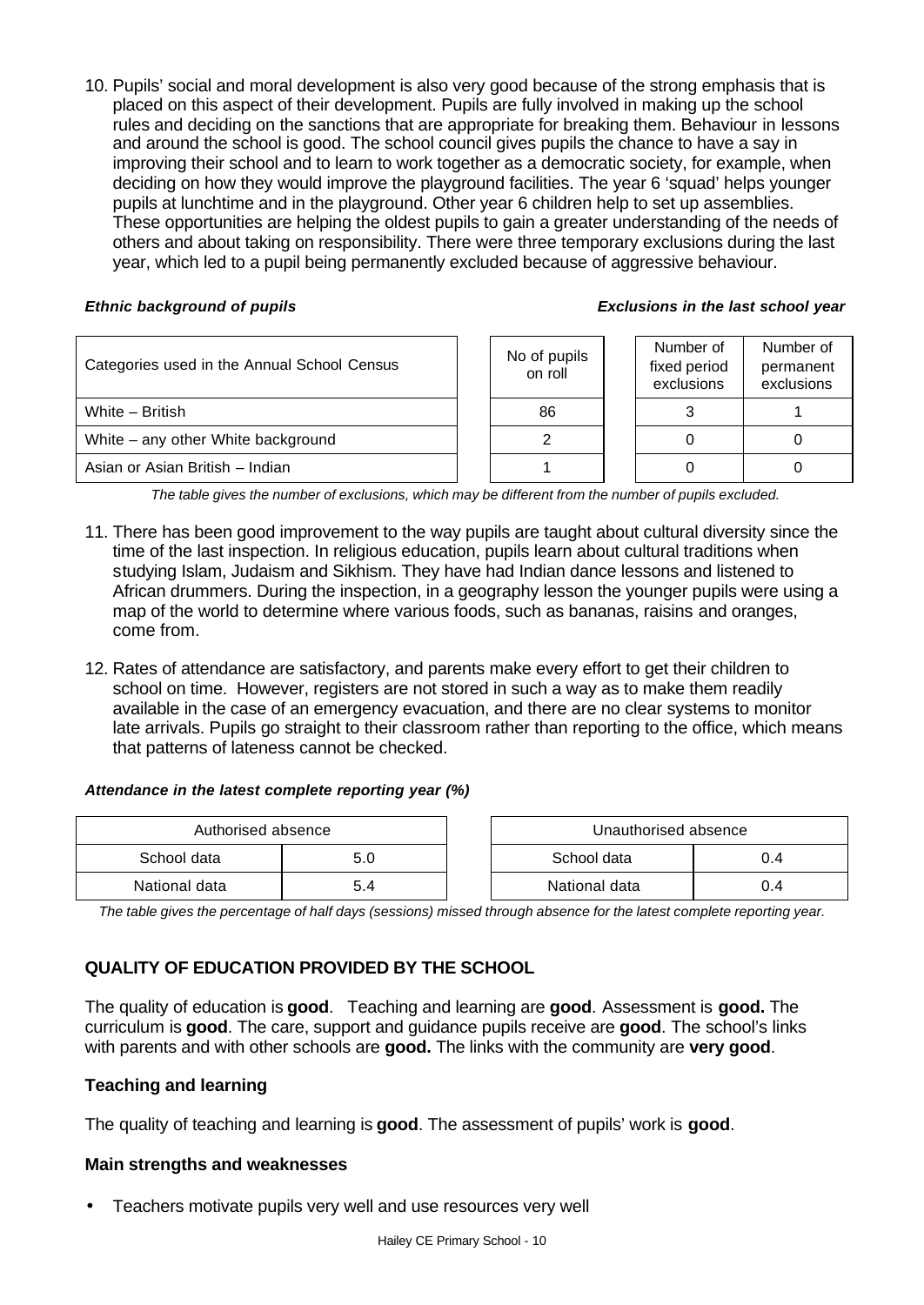- The teaching of English, mathematics and science is consistently good
- Assessment arrangements are good, but the best practice is not used consistently
- Well-qualified teaching assistants make a significant contribution to pupils' learning

13. Overall, the quality of teaching is good, as it was during the last inspection. This results in most pupils learning and achieving well. The small amount of unsatisfactory teaching seen at that time has been eliminated and a large majority of lessons are now good or better. Some very good teaching was seen in the junior part of the school. The main characteristics of these lessons were the high expectations, good subject knowledge and enthusiasm of the teachers. Pupils responded very well to the challenges set and worked with good levels of concentration and independence.

#### *Summary of teaching observed during the inspection in 22 lessons*

| Excellent | Very good | Good | Satisfactory | Jnsatisfactory | Poor | Very Poor |
|-----------|-----------|------|--------------|----------------|------|-----------|
|           |           |      |              |                |      |           |

*The table gives the number of lessons observed in each of the seven categories used to make judgements about lessons; figures in brackets show percentages where 30 or more lessons are seen.*

- 14. Throughout the school, teachers work well to encourage pupils and motivate them. Together with insistence on high standards of behaviour, this results in pupils being very attentive and productive. Another strength of the teaching is the very effective use of resources. In many lessons, ICT is used well to boost learning. Examples seen during the inspection included the use of the Internet to research the work of Barbara Hepworth in an art lesson, the composition of poetry on screen and the use of an interactive whiteboard to help develop understanding of how co-ordinates are identified.
- 15. The teaching of English, mathematics and science observed during the inspection was consistently good. Teachers generally prepare well, conduct lessons in a lively way and provide suitably challenging work for pupils of different abilities. This leads to pupils engaging very well with the teaching and achieving well. However, teachers do not pay enough attention to setting expectations of the standard of handwriting they want pupils to achieve or to marking written work with the objective of improving pupils' skills.
- 16. The well qualified teaching assistants work closely and effectively with the teachers. Their good support for groups and individuals contributes significantly to the achievement of pupils, especially those with special educational needs.
- 17. The assessment of pupils' work is good throughout the school. Provision has improved significantly since the last inspection. The weaknesses identified in the last report have been addressed successfully. Teachers now evaluate lessons consistently and use the information they gain to adapt their planning well. A very good combination of helpful marking, related closely to the objectives for the lesson, and the assessment of progress towards achieving small step targets helps teacher and pupils evaluate how effective learning is. However, the use of this system does not yet extend to all classes.

#### **The curriculum**

Overall, curriculum provision is **good.** The school is at the heart of the community and **very good** enrichment is provided through the strong community links. The accommodation and learning resources are **satisfactory** overall.

#### **Main strengths and weaknesses**

• Very good enrichment is provided through strong community links and extracurricular activities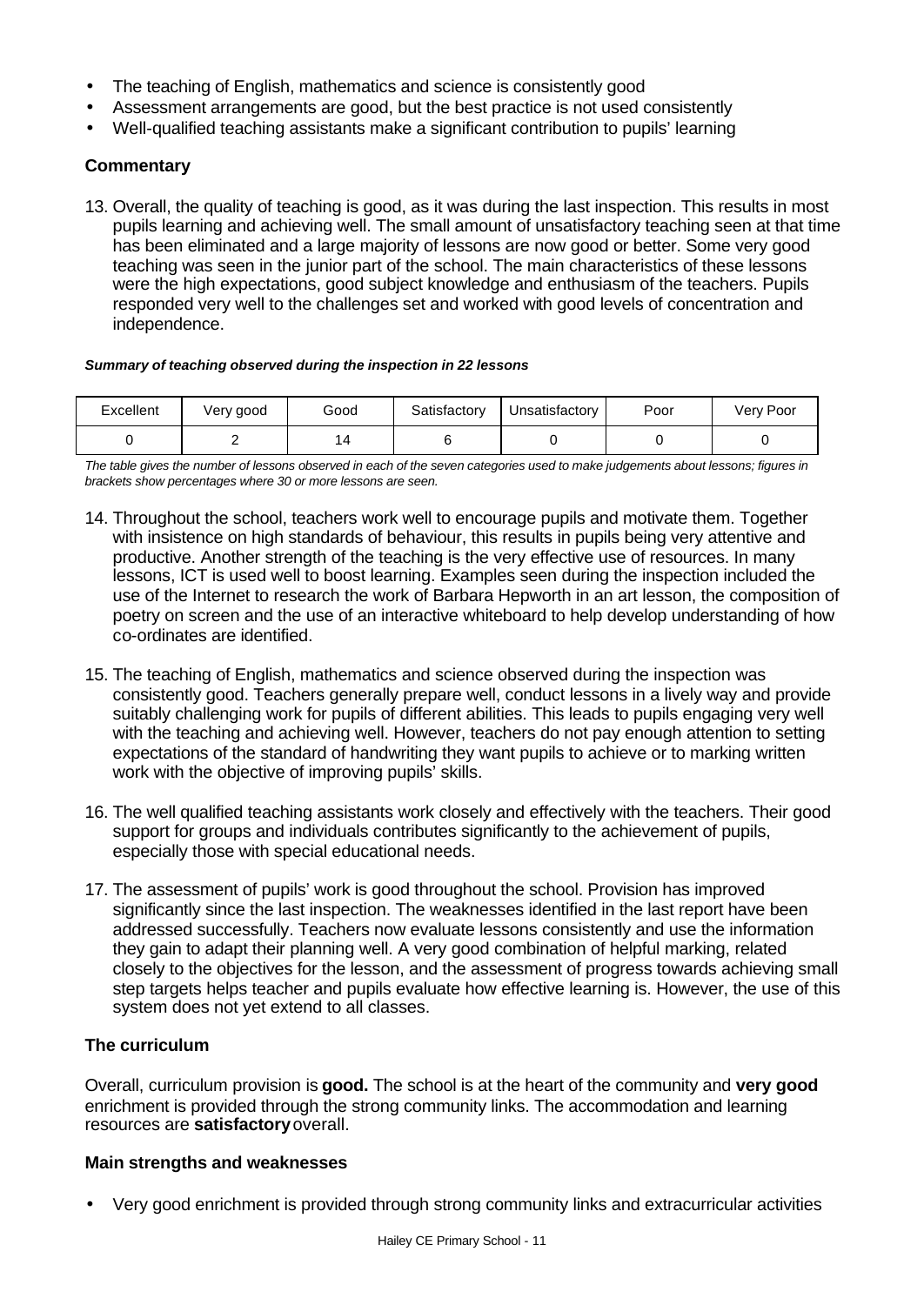- The curriculum is inclusive and there is good provision for pupils with special educational needs
- A good, broad and balanced curriculum is provided
- There is a good whole school focus on personal, social and emotional development
- The accommodation has improved significantly since the last inspection, but there are still some shortcomings

- 18. Curriculum provision has developed well since the time of the last inspection. The school provides very good enrichment through its strong community links, including those with the local church. Visitors come into school to work with pupils on a range of interesting projects, such as producing a school newspaper, willow weaving, sculptures and woodland conservation projects. The school makes good use of the extensive school grounds and woodland area, and the new school hall provides increased opportunities for physical education. This is an improvement, since the school grounds were not used sufficiently at the time of the last inspection. A good variety of out of school activities is run, including modern foreign language clubs, tag rugby and a newspaper editorial group. Older pupils benefit from annual residential trips and the younger pupils make a day visit to a local field study centre. These opportunities significantly enhance pupils' learning and contribute strongly to their personal development.
- 19. The school works well to include and support all its pupils. The number of pupils is small enough to allow the needs of individuals to be known very well, understood and catered for effectively. The provision for pupils with special educational needs is good. The school uses the services of a specialist teacher employed by the L.E.A. to lead this aspect of its work on a part-time basis. A well qualified teaching assistant supports provision for special educational needs day to day. The very good communication between all the parties concerned ensures that this arrangement works well. Individual education plans [IEPs] have clear and specific targets, which pupils, teachers and parents are appropriately involved in drawing up and reviewing.
- 20. The curriculum is good, broad and balanced, and care is taken to ensure that the needs of pupils in mixed age classes are met. This is achieved through the use of planning based on two year rolling programmes, which takes account of different learning needs, and the careful deployment of teaching assistants to support particular groups.
- 21. The school places a strong emphasis on pupils' personal, social and emotional development. This enables the youngest children to settle quickly into the school and provides a good framework for the rounded development of all pupils.
- 22. The accommodation has improved significantly since the last inspection. The provision of a hall has meant that the school now has a fine space for assemblies, productions and meetings, and that gymnastics and dance activities can be carried out on site. However, there is no school library due to the limited space, and this has a negative impact on the development of pupils' library skills. The need for the reception class and years 1 and 2 to share the same temporary classroom results in the noise produced during some activities interfering with the work of other groups. Despite these constraints, curriculum provision for the reception class children is satisfactory overall. Staff make effective use of the newly developed secure outdoor play area to provide an additional range of learning opportunities for the youngest children. The school has sufficient suitably qualified teachers to meet the demands of the curriculum. It has a good number of teaching assistants; many are very well qualified.

# **Care, guidance and support**

Care for pupils is **good**. They are given **good** advice and guidance about their academic and personal development. Their involvement in the work of the school is **good**.

# **Main strengths and weaknesses**

• Pupils' needs are very well known by the staff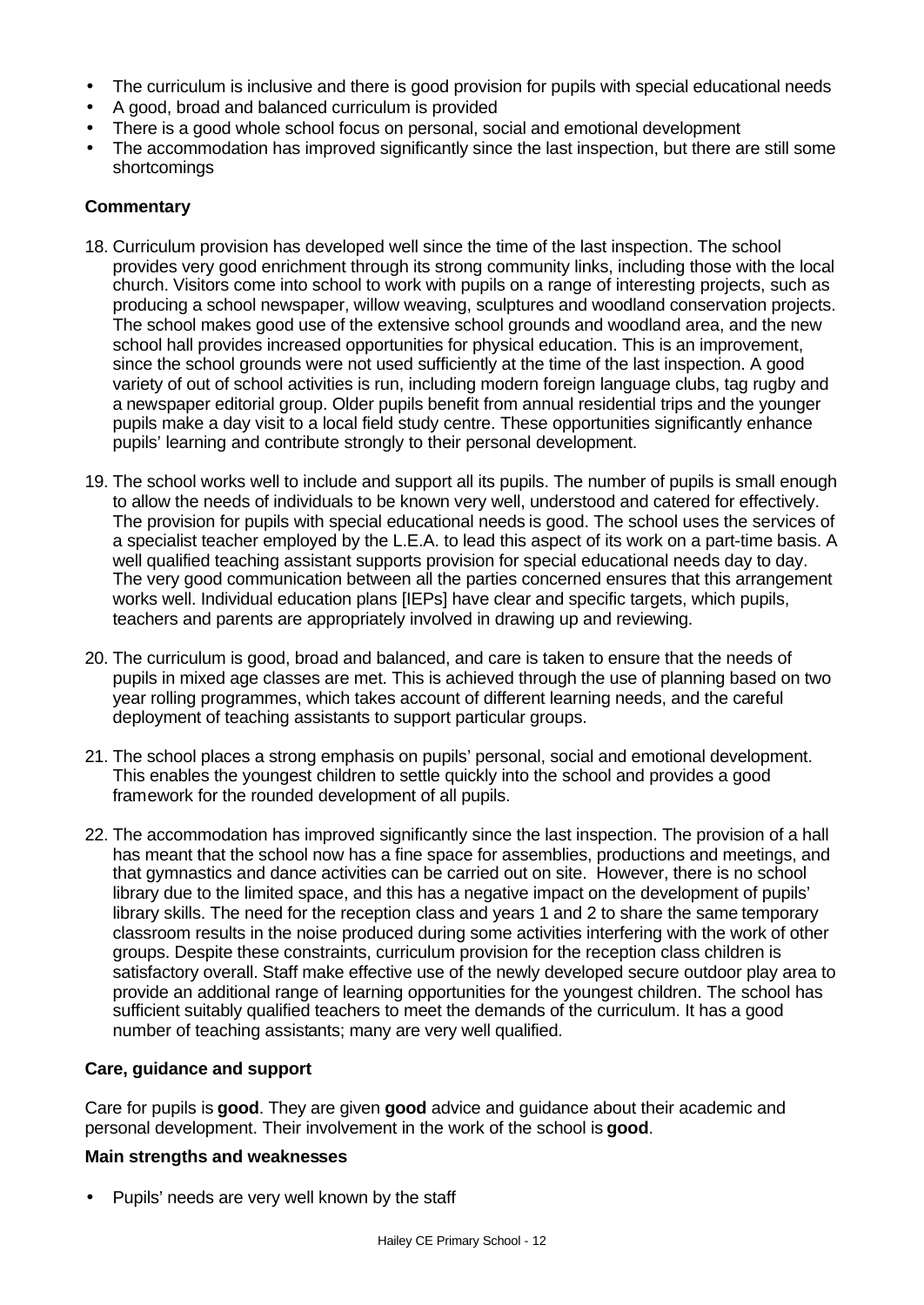- There are effective procedures for child protection
- Health and safety procedures are good overall, but the toilet in the portable classroom is not suitable

- 23. Pupils are taken care of well. The family atmosphere within the school ensures that they are very well known and that parents have free access to the staff so they can make them aware of any concerns. Teachers can also alert parents quickly if they have any worries. Relationships between adults and pupils are very positive and pupils feel that their teachers are fair. They are also confident that they will help them if they get stuck with their work or have a personal problem. The pupils are very sure that there is no bullying at their school, but feel confident that it would be sorted out quickly if it did happen.
- 24. The school involves pupils well through the work of the school council. The suggestions of the representatives are acted upon and result in improvements, such as to new markings on the playground to provide play opportunities.
- 25. All staff are trained in matters of child protection. They are also very vigilant when supervising the pupils, particularly when they are at play.
- 26. The toilet facilities in the portable classroom, which houses the reception class and years 1 and 2, are unsuitable. There is only one toilet for 38 children and it is of an adult size, which makes it difficult for children to use properly.

#### **Partnership with parents, other schools and the community**

Links with parents and other schools are **good** and contribute positively to pupils' achievements. Links with the community are **very good** and used very well to enhance pupils' learning.

#### **Main strengths and weaknesses**

- Parents get very good information about the school
- The information parents get about their child's progress is not as good as it could be
- Very strong community links make a positive contribution to pupils' learning
- Partnership with other local schools is effective

- 27. The termly 'Telegraph' which pupils in years 4, 5 and 6 help to produce, together with regular newsletters and articles in the parish magazine, keep both parents and the community very well informed about school life. The prospectus and governors' annual report to parents are informative and nicely presented. However, the governors' report does not give enough information about their plans to improve access for the disabled.
- 28. Parents are supportive of the school and their child's learning. They take the completion of homework seriously. A number of parents who attended the pre-inspection meeting were worried that there was not enough feedback about how well homework was completed. However, inspection findings show that homework is marked regularly and discussed fully with pupils. Parents' concerns about how well they are kept informed about how their child is getting on are justified. Whilst they are satisfactory, only the best year-end reports give full details about how much progress children have made over the year and what they need to do to move on in their learning. Additionally, although an open door policy is maintained, there is only one formal occasion during the year at which parents are invited to discuss their child's progress.
- 29. Very strong community links enhance pupils' learning, as do the close links with other local schools. The 'Friends' association organizes a monthly coffee morning in the village hall where members of the community can find out about the work pupils are doing. Children are involved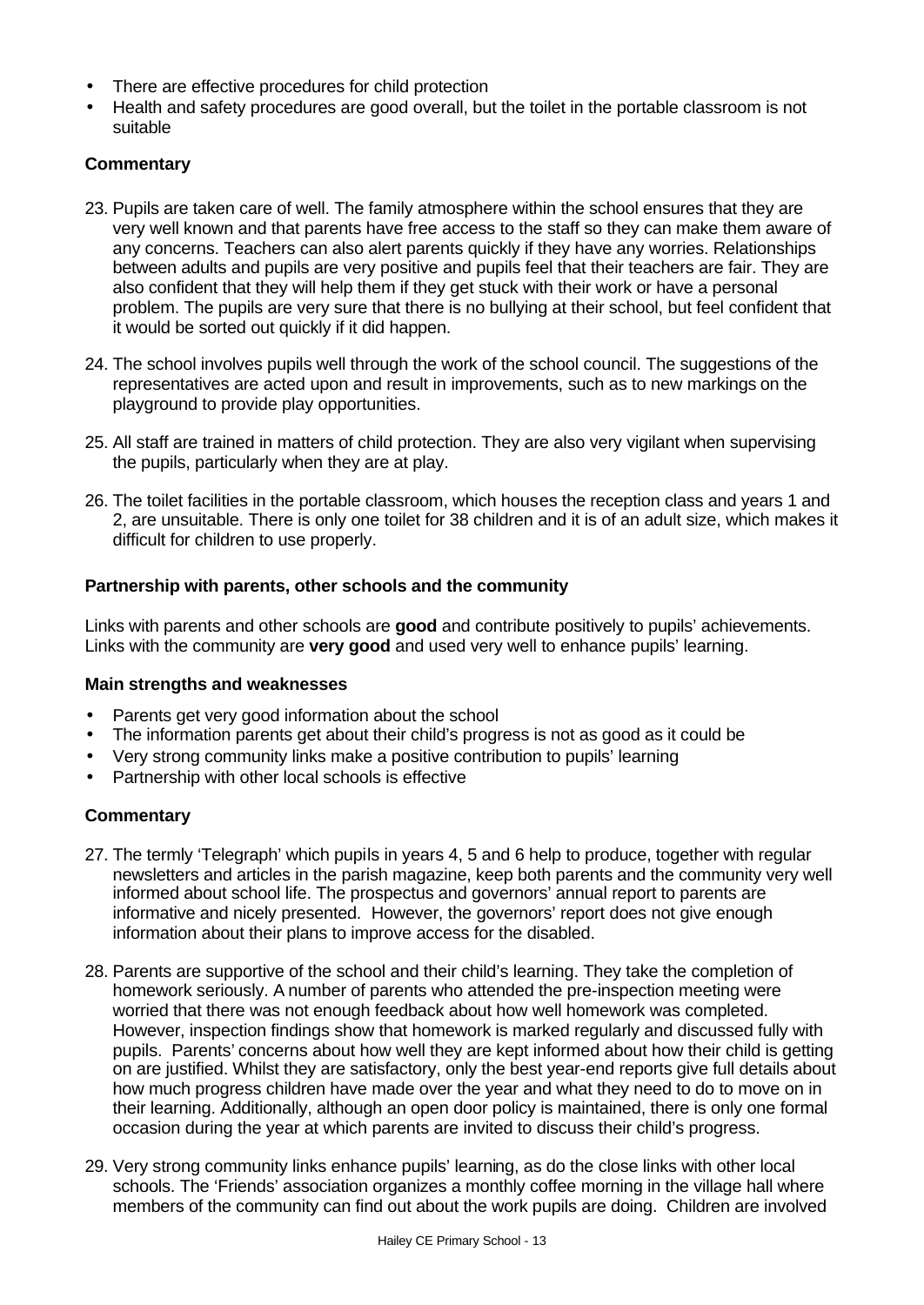in all of the village festivities, for example, helping to decorate the church for the flower festival. The school nurse and local police constable are taking part in the upcoming 'health and safety week', during which pupils will learn about safe and healthy living. Teachers from the secondary school give extracurricular language lessons in French and German and pupils have been invited to help draw up a common behaviour policy for all of the local schools. Links with the preschool on the school site are particularly strong and help to pave the way for children's very smooth transition to formal education.

### **LEADERSHIP AND MANAGEMENT**

The leadership and management of the school are **good.** The quality of leadership by the headteacher is **good.** The quality of governance is **good.**

#### **Main strengths and weaknesses**

- Good leadership by the new headteacher has created a strong sense of direction
- The governing body is very supportive and proactive
- Analysis of standards is central to the school's review of its effectiveness
- Subject co-ordinators lead well, although some aspects of their monitoring are underdeveloped
- The resources the school has at its disposal are used very effectively

- 30. The headteacher, governors, staff and pupils work together very well in a school at the heart of its community, which has a positive, welcoming ethos reflecting its Christian foundation.
- 31. The new headteacher has worked very hard and effectively since her arrival. Her good leadership skills have enabled her to achieve a great deal in a short time. She has built a very good team spirit and created a strong sense of direction. She has also created very good working relationships with governors and staff. It is too early to judge the impact of her work on standards, but there is strong shared determination to move the school forward.
- 32. The governing body is very committed and supportive. It is led very well by its chairman, who has a clear understanding of the interrelationship between the different elements such as school development planning and performance management. Governors convey a clear sense that pupils are at the centre of their work and show a strong commitment to performing their roles as well as possible. They are closely involved in the life and work of the school and have developed a very good understanding of its strengths and weaknesses. This is achieved through visits, some of which allow them to monitor the work in classrooms. Good measures are in place to enable governors to monitor progress towards the achievement of school improvement objectives, but the governing body is not sufficiently involved in drawing up the improvement plan. Governors are confident and questioning and hold the school to account for its performance. They are very proactive in attempts to improve the provision for the reception class.
- 33. The headteacher manages the school well. Day to day administration is smooth and efficient; the school secretary works effectively with the headteacher to achieve this. The analysis of the standards achieved by pupils is central to the school's approach to self-review and the headteacher has introduced a computer program to enhance this process. She has also provided training for subject co-ordinators in evaluating attainment information.
- 34. Subject co-ordinators provide good leadership. They are supportive of colleagues and each other, and provide good role models for staff and pupils. However, the monitoring role of some is not fully effective. The standards that pupils attain are checked through examining samples of work collected specifically for that purpose, but not enough attention is paid to looking regularly at the work in pupils' books. As a result, the school does not have a broad enough view of the development of skills, for example, in handwriting.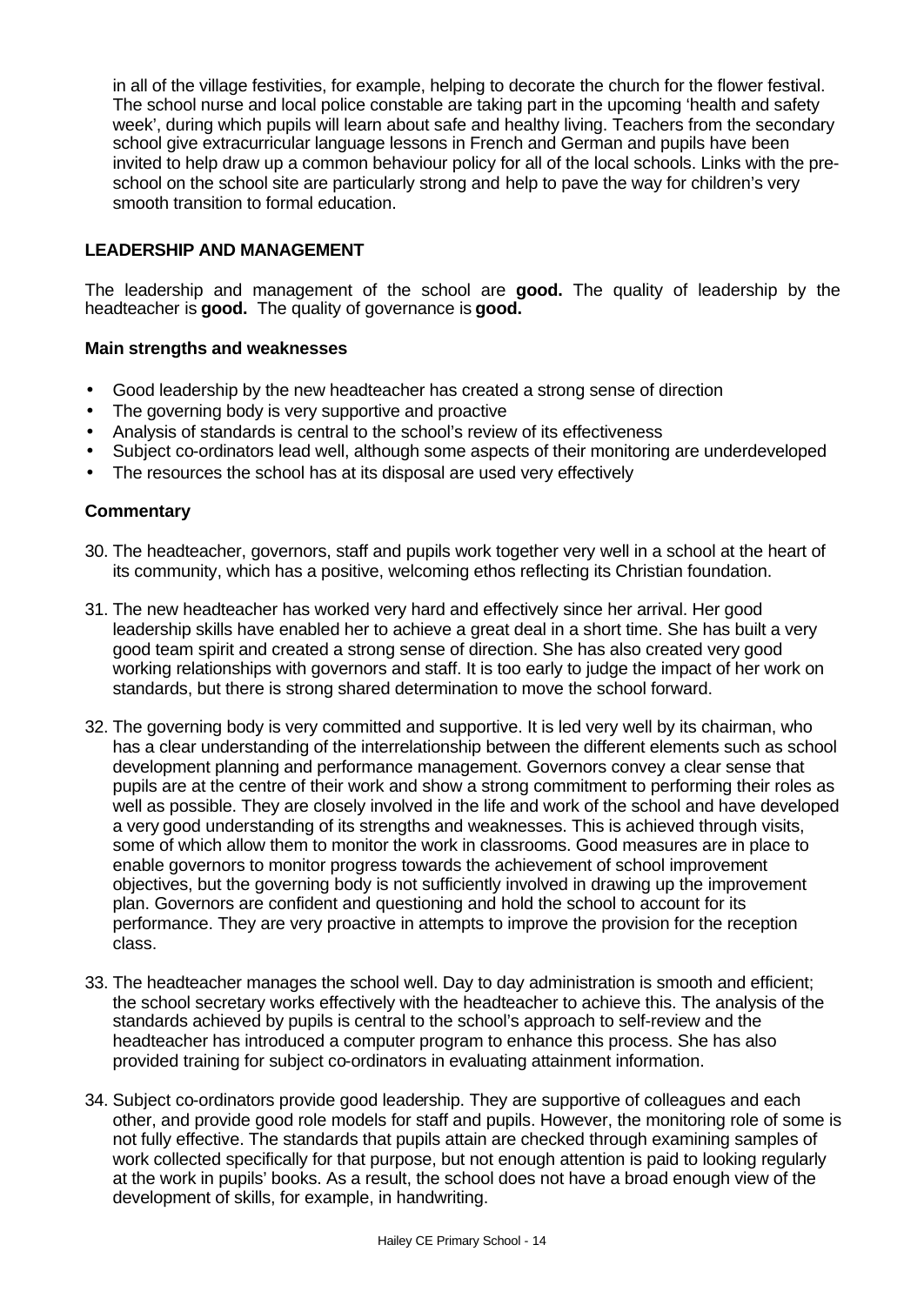35. The resources available to the school are managed very well and the governing body plays a full part in this. Detailed spending plans allow the little disposable income the school has to be juggled successfully. Financial control is highly efficient; the three recommendations of the last auditors' report have been addressed fully. Forward financial planning is a strong feature of the school's provision, with three year outline proposals in place. The large surplus shown in the table below has been accumulated to fund improvements to staffing and the accommodation.

| Income and expenditure $(E)$ |         |  | Balances (£)                   |
|------------------------------|---------|--|--------------------------------|
| Total income                 | 324 365 |  | Balance from previous year     |
| Total expenditure            | 265 268 |  | Balance carried forward to the |
| Expenditure per pupil        | 3235    |  |                                |

| Financial information for the year April 2003 to March 2004 |  |  |  |
|-------------------------------------------------------------|--|--|--|
|-------------------------------------------------------------|--|--|--|

| Income and expenditure $(E)$ |         | Balances (£)                        |        |
|------------------------------|---------|-------------------------------------|--------|
| Total income                 | 324 365 | Balance from previous year          | 47 694 |
| Total expenditure            | 265 268 | Balance carried forward to the next | 59 097 |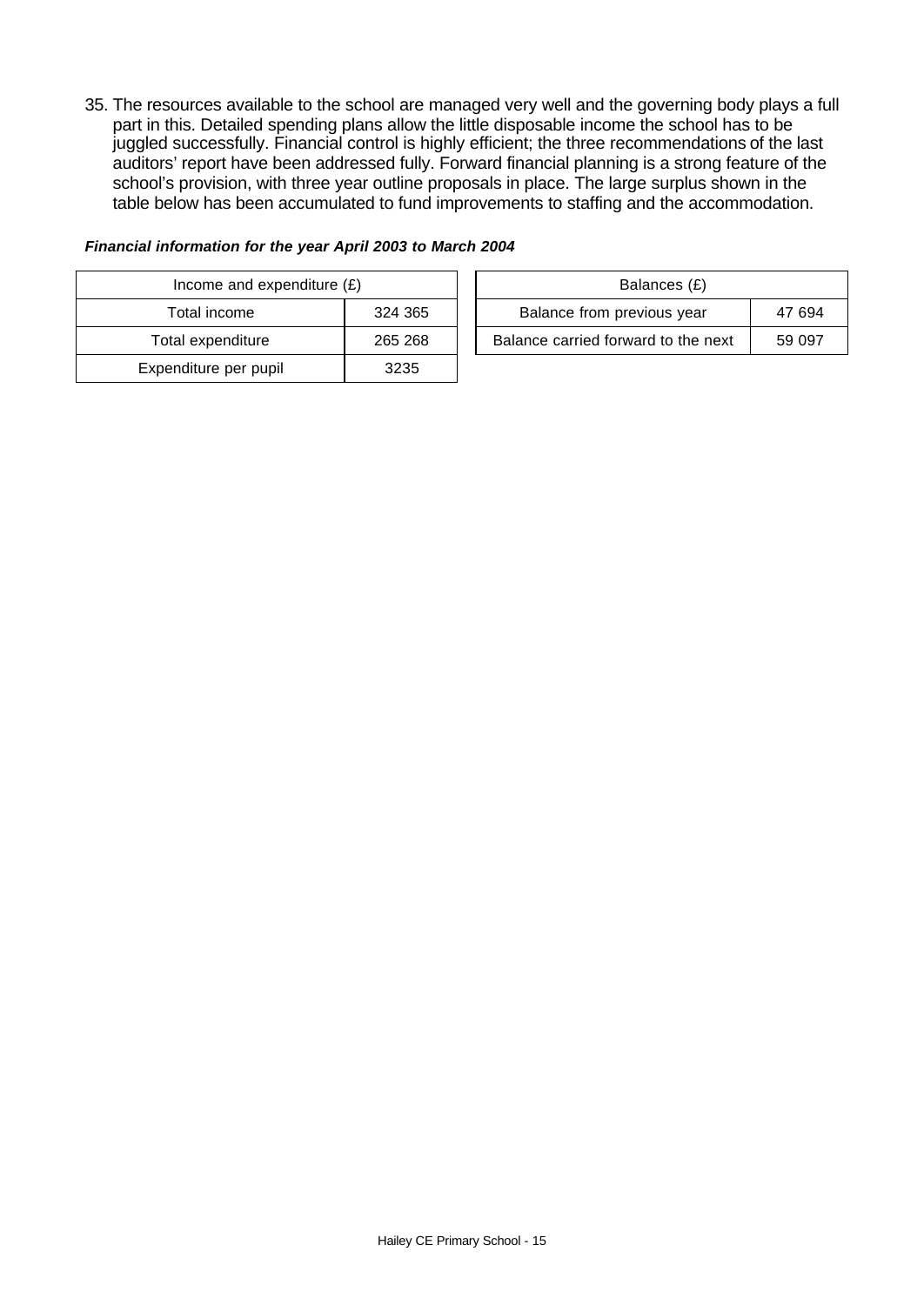# **PART C: THE QUALITY OF EDUCATION IN AREAS OF LEARNING AND SUBJECTS**

# **AREAS OF LEARNING IN THE FOUNDATION STAGE**

Children enter the reception class during the term in which they will be five, on a part-time or fulltime basis. The majority of the children have had the benefit of attending the local on-site pre-school group, with which the school has developed particularly close and effective links. Due to the small number of children, the reception class children who attend on a full-time basis currently join with the pupils in the year 1/2 class during the afternoon sessions. All share the same temporary accommodation. The school plans to expand staffing in the future to make provision for new admission arrangements.

Leadership is good and management satisfactory. The headteacher has taken a key role in developing the provision for the youngest children in the school. She has been instrumental in bringing about the new secure outdoor play area and increased resources for learning. The new outdoor area is well planned, but has no covered area. This limits opportunities for outdoor exploratory investigations and using large apparatus during poor weather. When the very capable teaching assistants are deployed to provide small group support during afternoon sessions the learning needs of the youngest children are met appropriately.

Despite the relatively short time they spend in the reception class, children's achievement in the key area of personal, social and emotional development is good. Achievement is satisfactory in communication literacy and language, mathematical development and knowledge and understanding of the world. No judgement is made on physical or creative development, as it was not possible to observe enough work in these areas.

# **PERSONAL, SOCIAL AND EMOTIONAL DEVELOPMENT**

Provision in personal, social and emotional development is **good**.

#### **Main strengths and weaknesses**

- Children develop positive attitudes and good skills as learners
- Staff provide good role models and encourage independence and good behaviour

#### **Commentary**

36. The strong Christian ethos of the school provides children with a clear understanding of caring and sharing within the classroom. The school rules are explained from the start and staff take time to explain to children the difference between right and wrong actions. Children enjoy learning stories from the bible and start to learn about a range of religious celebrations and special events in the lives of others and to respect individual differences. Children with special educational needs are provided with good support and encouraged to take a full part in classroom activities. Staff encourage children to develop independence and self help. For example, children are given choices for selecting appropriate equipment when undertaking modelling using recyclable materials or designing a boat to carry toy animals. Staff provide good role models of courtesy and respect, and this helps children to learn to take turns. The majority of children are likely to achieve above the expected levels in this area by the end of the year, with a few less experienced children still consolidating their self-help skills and independence.

# **COMMUNICATION, LANGUAGE AND LITERACY**

Provision in communication, language and literacy is **good**.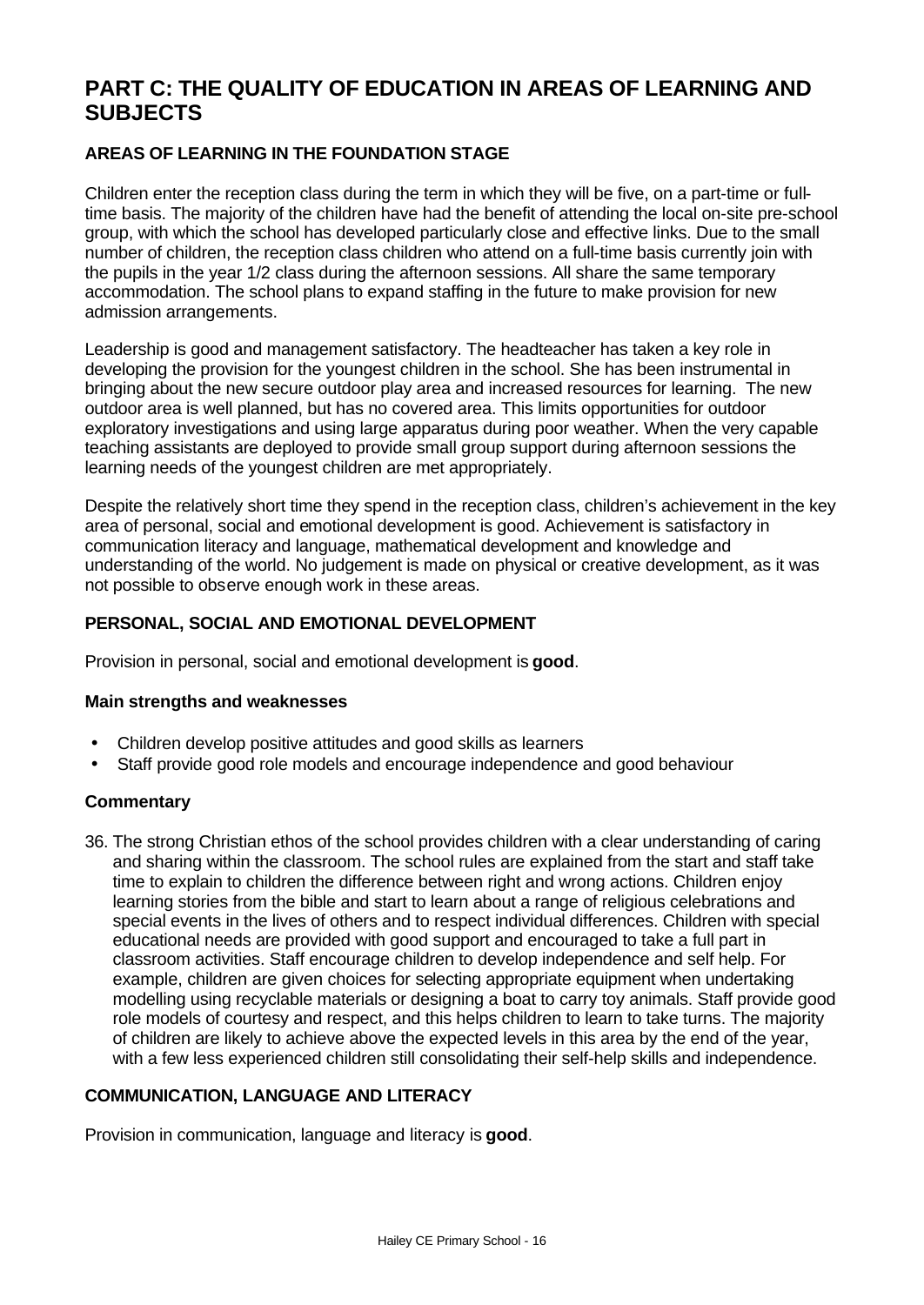### **Main strengths and weaknesses**

- Letter sounds are taught well through oral games
- Children have good opportunities to develop early writing and reading skills

# **Commentary**

37. Teaching in this area is good and children have frequent opportunities to record ideas and to develop early writing skills. Staff demonstrate the process of writing clearly and talk with children about letter sounds and letter formation as they engage with tasks such as recording personal news and simple stories. Children learn the names of initial sounds through motivating games which they enjoy playing. Parent volunteers play a valuable role in sharing reading books with children, and home-school reading records are well-maintained. Children learn to write their names with increasing accuracy and enjoy experimenting with writing using a variety of materials. Staff read and talk about a good range of stories, such as 'Mr Gumpy's Outing' and these are eagerly enjoyed. The majority of children are likely to reach the expected goals set for this stage by the end of the year, with a few children achieving above this level.

#### **MATHEMATICAL DEVELOPMENT**

Provision in this area is **satisfactory.**

#### **Main strengths and weaknesses**

- Number skills are taught well through games and activities
- Teachers provide children with good first-hand exploration of mathematics through investigative play

# **Commentary**

38. Good teaching was observed in this area. Lively approaches encourage children to build on their early knowledge of numbers, shape and size through counting games, ordering and number rhymes. Children gain early experience in recording numbers and in solving simple mathematical problems, such as 'How many animals will fit into your boat?' During outdoor play, children have good opportunities to investigate mathematical ideas through exploratory sand and water play. The majority of children are likely to achieve the goals set for this age by the end of their time in the reception year, with a few children achieving above this level.

#### **KNOWLEDGE AND UNDERSTANDING OF THE WORLD**

Provision in this area is **satisfactory**.

#### **Main strengths and weaknesses**

- A good range of first-hand exploratory experiences is provided, but computers are placed too high in the classroom
- The use of the outdoor learning area is planned well

#### **Commentary**

39. Teaching in this area is satisfactory, with some good features. Good teaching takes place when the outdoor play area is well-organised and planned for exploratory scientific and technological play. For example, children at the water tray were encouraged to design a boat which would float, after hearing the story of 'Mr Gumpy's Outing'. When working with their older classmates in the year 1/2 class, full-time reception class children make satisfactory gains in learning to sort pictures into sets of insects, plants and animals because they are assisted by an adult. The children are fascinated by watching the growth of beans and enjoy close observation through the good provision of magnifying glasses. Satisfactory use is made of computers in the classroom,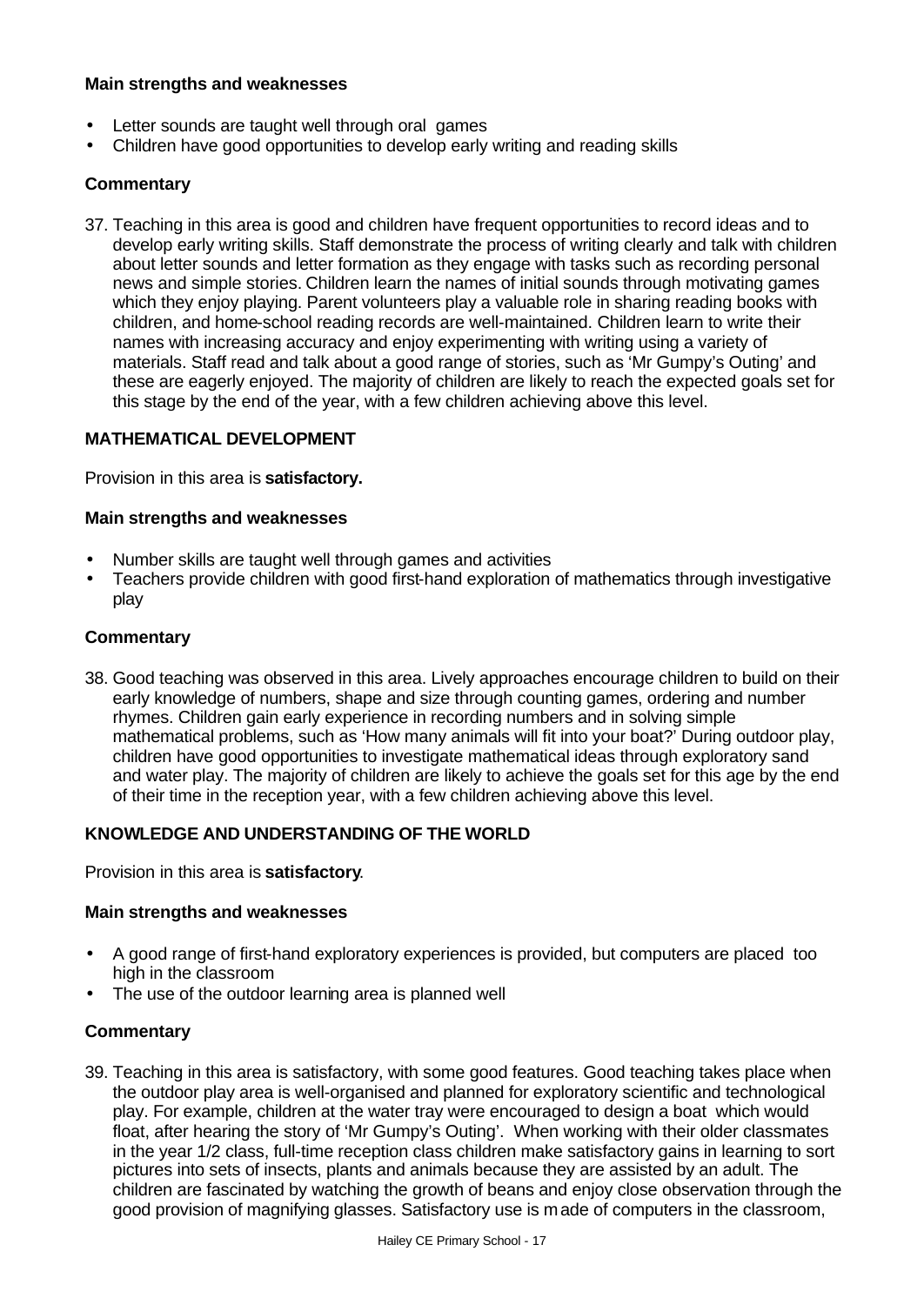although these are placed at too high a level in the room for easy independent access. The majority of children are likely to reach the goals expected for this age.

### **PHYSICAL DEVELOPMENT AND CREATIVE DEVELOPMENT**

#### **Commentary**

- 40. Although the school gives children appropriate experience in these areas, it was not possible to evaluate the overall provision, teaching or achievement. However, planning indicates that sufficient opportunities are provided to develop children's knowledge, skills and understanding. Children learn to use scissors and handle a range of tools with increasing skill, and show obvious enjoyment of the satisfactory range of wheeled vehicles available for use in the new outdoor play area. Children also benefit from the use of the large new hall for physical activities and enjoy handling small apparatus such as balls and beanbags outdoors.
- 41. The children have regular opportunities to use paints and a range of other art materials. During the inspection, they enjoyed painting a very large picture of 'Mr Gumpy's Outing' together outdoors. The full-time children are challenged to make outdoor sculptures with more experienced classmates in years 1 and 2, using large cobbles and sticks. Although a small area of the room is set aside for role play, there is scope to extend the provision to encourage more independent imaginative play.

#### **SUBJECTS IN KEY STAGES 1 AND 2**

#### **ENGLISH**

Provision in English is **good**.

#### **Main strengths and weaknesses**

- Standards are good and pupils achieve well, but handwriting is unsatisfactory
- Good teaching, learning and pupils' positive attitudes boost achievement
- Constructive marking and target setting enhance progress, but practice is not consistent
- Provision has improved well since the last inspection and the curriculum is rich and varied

- 42. The standards of the pupils currently reaching the end of year 2 and year 6 are above average and their achievement is good. Pupils with special educational needs make good progress in relation to their prior attainment. More able pupils achieve well. Standards are higher now than at the time of the last inspection. Pupils in year 2 spell well. Their teacher finds good ways of helping them to remember how to plan their work, such as the outline of a hand, with each finger reminding the pupils of things to include, such as the feelings of the characters. As a result, pupils create stories such as 'Phoebe's Muddy Day', which are sequenced well and hold the reader's attention successfully. The writing of pupils in year 6 is lively and thoughtful. They choose words carefully, preferring more adult ones, such as 'problematic'. In a poem about school days, one wrote "The wanting burns strongly".
- 43. The good teaching and learning found across the school and the very positive attitudes of most pupils are key factors supporting good achievement. Generally, high expectations of what pupils can achieve spur pupils on. The use of correct and challenging vocabulary - 'dialogue' and 'character' with pupils in years 1 and 2 and 'causal connectives' with those in years 5 and  $6$ enhances learning significantly. When the teaching is challenging and very good questions are posed pupils respond very well, as in a year 3/4 lesson in which one pupil identified 'The sky smiled a rainbow' as personification. Although spelling standards are at least satisfactory and many pupils use words to good effect, dictionaries and thesauruses are not always used at appropriate times. Pupils work very hard in lessons, applying themselves and concentrating very well.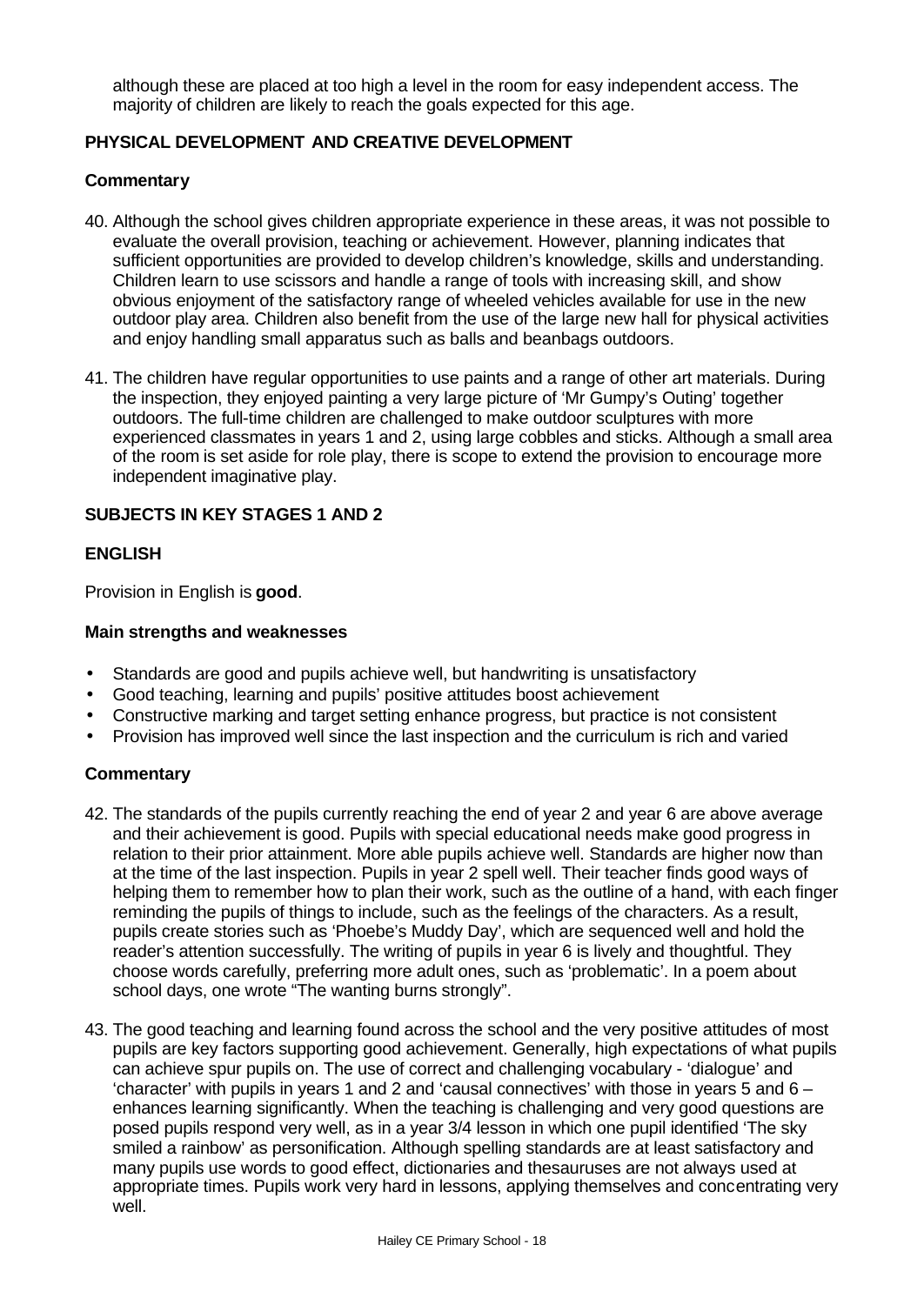- 44. Pupils in years 5 and 6 have a very good understanding of how well they are learning in some aspects of their work. Helpful marking gives pupils a clear idea of how to improve their work. This is often very effective because the teacher shares the objective for the lesson, orally and in writing, before the tasks are begun. The pupil records the objective before starting work. The marking is focussed on how well the objective has been met. Both pupils and teachers make assessments, recorded on the same chart, of whether the next step in learning has been achieved. Dates on which steps are achieved are noted and individual targets challenge pupils of all abilities. However, this practice is not used throughout the school. Occasionally the recording of objectives by pupils can slow the pace of lessons, when several objectives have been set. Pupils in years 1 and 2 are not yet sufficiently involved in setting targets for improvement, although this is planned.
- 45. The arrangements for developing pupils' handwriting skills are not systematic enough. Pupils' work shows a mixed picture with some attaining broadly satisfactory standards of handwriting and others falling some way behind what is expected of their age group. This weakness is due to the lack of an agreed programme for teaching skills, the need to review the handwriting policy and to check the work in pupils' books more systematically. The script taught to pupils does not feature letters which have an upward stroke to encourage joins, and not all teachers present a suitable model in their writing in lessons or in their marking.
- 46. At the time of the last inspection there was no subject co-ordinator for the whole school. The current post-holder fulfils that function and has worked well to raise standards. A good assessment system is now in place, which is based on recording national curriculum levels of attainment – a weakness at the time of the last inspection. In-service training has been facilitated and productive links established with a school recognized for its good practice. The provision of an after-school writing club, run jointly by the subject co-ordinator and the headteacher and open to all pupils, helps to raise standards. The visits from professional writers to all classes make a very effective contribution to increasing pupils' interest and understanding.

#### **Language and literacy across the curriculum**

47. Although opportunities to develop pupils' writing skills in other subjects are not planned systematically teachers provide good opportunities for this. Their awareness of the need to do so is clear from the inclusion of, for example, science reports in pupils' English books. One of the outcomes of their efforts is a rich and varied English curriculum, which includes debates on a variety of topics, accounts of historical research and many forms of writing undertaken in religious education lessons.

# **MATHEMATICS**

Provision in mathematics is **good.**

#### **Main strengths and weaknesses**

- Subject leadership is strong and good teaching helps pupils to learn effectively, but the presentation of work is occasionally careless
- Good monitoring and assessment procedures enable teachers to target pupils in need of additional support, but the organisation of groups is sometimes inefficient
- Good use is made of ICT to develop mathematical skills
- 48. Pupils currently in year 6 make satisfactory progress in developing mathematical knowledge and understanding and reach average standards. A few more able pupils attain above average standards. Pupils represent and interpret data in frequency tables and draw up grouped bar charts to show the performance of different countries in the Olympics. Pupils mentally multiply two-digit numbers by two-digit numbers, understand the use of decimal points, confidently use fractions and work out percentages. Year 2 pupils also make satisfactory progress and reach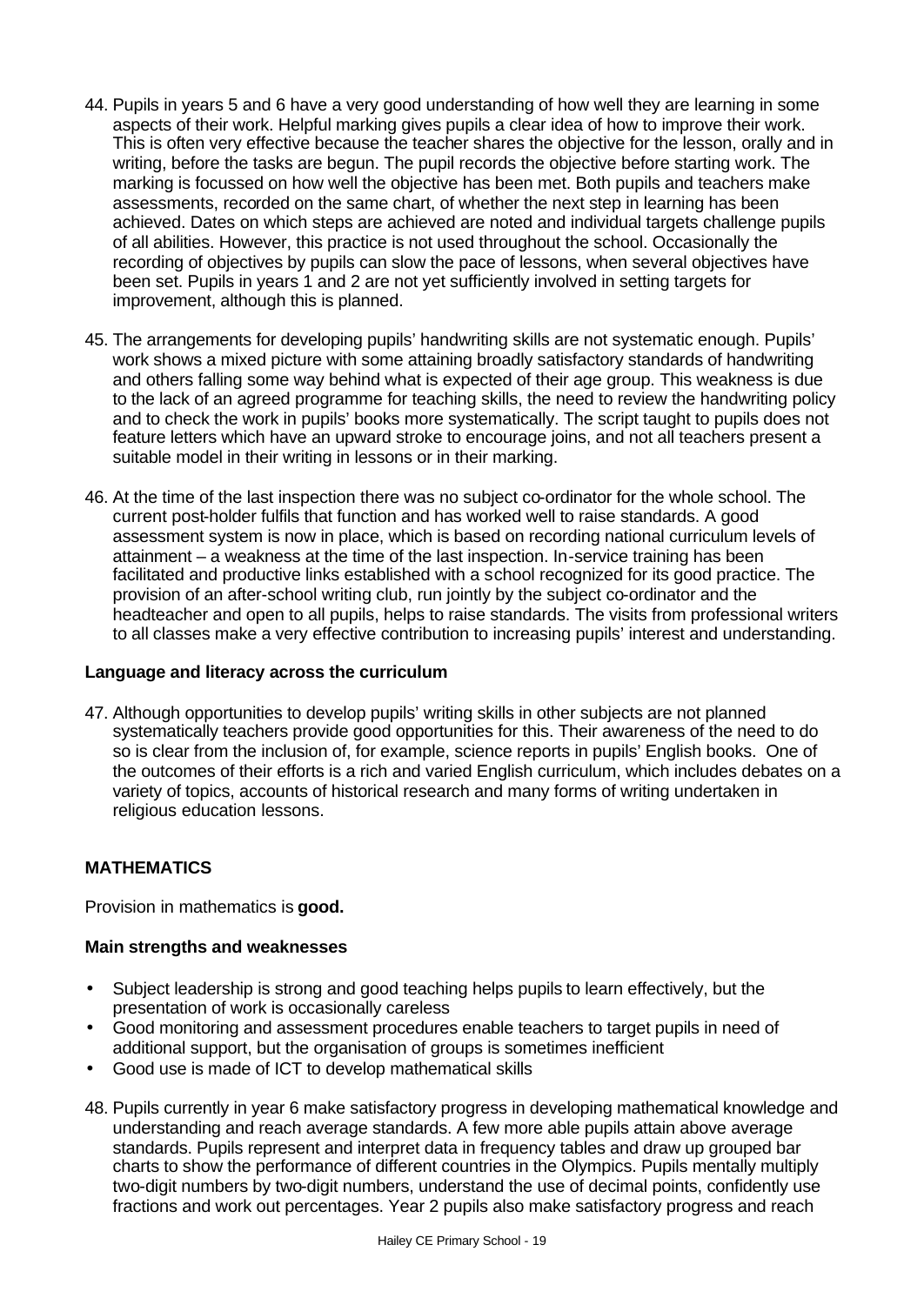average standards. Pupils in year 2 enjoy the challenge of making up number stories using addition, subtraction, multiplication and division operations involving increasingly complex numbers. They know about the properties of different shapes and undertake simple addition and subtraction of money. They can order numbers in the correct sequence from one to one hundred, and the most able explain clearly how they carry out two-digit addition sums in their head. The scrutiny of pupils' work reveals some variance in standards of presentation. Although most pupils learn to present work methodically, some older pupils forget to use rulers or to set out work neatly and this sometimes leads to errors.

- 49. Teaching is consistently good and as a result pupils learn well. Recent improvements in the quality of teaching have yet to be reflected in the results achieved by the school. Teaching is sometimes very good, when lively pace and enthusiastic teaching inspires pupils to rise to new mathematical challenges, such as when year 6 pupils explore a set of data and find both the mean and the median. Behaviour is good in lessons, as teaching methods are imaginative and good use is made of short, quick-fire games at the start of lessons to enthuse both boys and girls. Lessons are appropriately planned using the framework of the national numeracy strategy to meet the needs of pupils of different abilities. Teachers make good use of on-going assessment information to adapt and modify plans. However, the organisation of groups is inefficient in some lessons. For example, pupils in the year 1/2 class are all taught mathematics at the same time, but each of the year groups is split into its own ability groups, rather than all the pupils being grouped by ability irrespective of age.
- 50. Increased use is made of ICT as an integral part of mathematics teaching. This is an improvement since the last inspection when computers were not used enough. In a lesson for pupils in years 3 and 4 computers were used very well to reinforce understanding of turns, with pupils having to give instructions to a 'screen turtle' to follow a given path.
- 51. Leadership of the subject is good and it is managed well by the knowledgeable and enthusiastic co-ordinator. She is relatively new to the post and more time is needed for the impact of her work to be seen in higher standards across the school. She has made particularly effective use of release time to monitor developments in teaching and to undertake further specialist training. This represents good improvement in this aspect of provision since the last inspection. Learning resources are plentiful and organised well. As part of an effective strategy to raise overall standards, the school has provided additional training for teaching assistants in order to target pupils in years 3 and 5 likely to benefit from additional support. Teachers' marking of written work is good and informs pupils of what they need to do to improve. Pupils are well-informed about their individual targets for improvement.

#### **Mathematics across the curriculum**

52. Pupils have satisfactory opportunities to develop mathematical skills through, for example, the use of accurate measurement in design technology tasks, conducting scientific experiments and recording and analysing scientific data.

#### **SCIENCE**

Provision in science is **good**.

#### **Main strengths and weaknesses**

- Pupils generally attain high standards and achieve well by the time they leave the school
- Good teaching leads pupils to learn well
- The school grounds and very good links with the community enhance learning
- Good work by the subject co-ordinator is helping to bring about improvements
- Pupils' work is not checked closely enough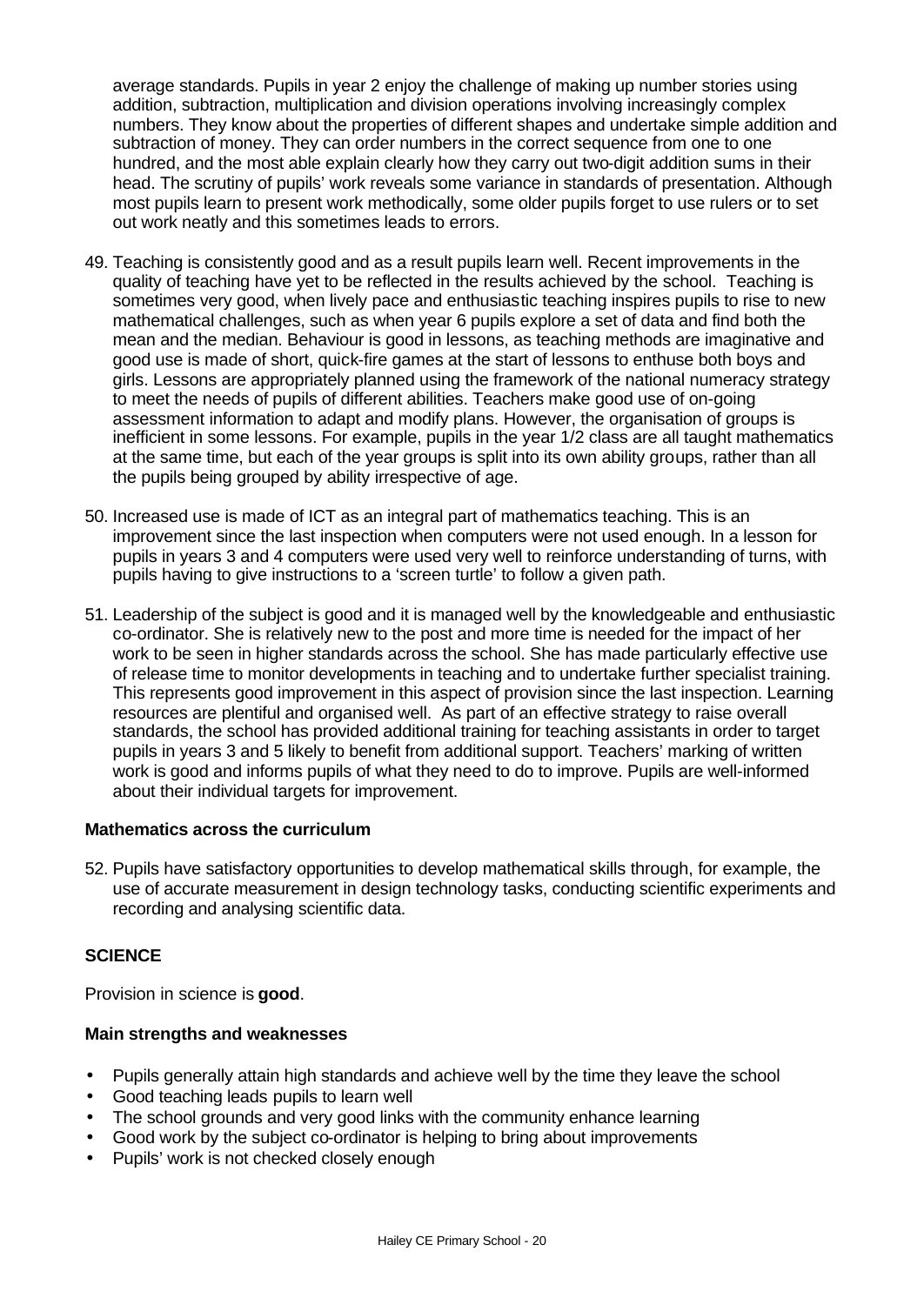- 53. The standards of the pupils currently reaching the end of year 2 and year 6 are broadly average and their achievement is satisfactory. However, the results of the last three years show that typically pupils attain high standards by the time they leave the school and achieve well. Achievement and standards are often very good. Standards overall are as high as at the time of the last inspection.
- 54. Good teaching results in pupils learning well. Much work is done practically by pupils. First-hand experience of forces allows year 2 pupils to apply their knowledge by drawing toys which depend on pushes and pulls to work. The strong emphasis placed on investigative experience results in pupils of this age working above the expected level in some aspects of this area. For example, in an experiment about ice cubes they begin to explain why the testing is fair. Pupils in years 3 to 6 respond well to the good expectations of their teachers who encourage them to think as scientists. As a result, even pupils in year 3 recognize the need to repeat experiments in order to make the results more reliable. In a lesson about the conditions needed for plant growth the high level of challenge resulted in pupils in years 3 and 4 deciding how they should conduct their experiments. Most pupils join in lessons enthusiastically. During the inspection, when the teacher of years 5 and 6 said that she had to stop taking answers about the phases of the moon, groans of disappointment arose.
- 55. Teachers make good use of an extensive site, which includes land suitable for investigative work about plants and creatures. A very good link established with the organisation responsible for local woodland also enhances pupils' learning. In a recent initiative every pupil planted a tree and attended the royal opening of the community wood by Prince Charles.
- 56. The subject co-ordinator is relatively new to the post, but leads and manages well. Work to improve performance in the investigative aspects of science has helped teachers to become more knowledgeable and confident. Good use of L.E.A. advisory staff to teach demonstration lessons has contributed to the success of this initiative. The co-ordinator's revision of the subject policy and curricular planning has also improved the guidance to teachers. Selected pieces of work are examined periodically. However, the work in pupils' books is not checked closely enough. As a result, pupils do not always record their work carefully enough.

#### **INFORMATION AND COMMUNICATION TECHNOLOGY (ICT)**

Work in information and communication technology was sampled. Its use in a range of lessons was evaluated, a representative sample of pupils' work was scrutinised and teachers' planning and assessment records were examined. Discussions were held with pupils.

- 57. Standards are in line with those expected at the end of year 2 and above by the end of year 6. The standards found during the last inspection have been maintained, despite the fact that national expectations of what pupils should be able to do have risen since that time. The high level of enthusiasm for ICT and the significant improvements to provision have helped to maintain standards. Pupils in year 2 achieve appropriately. They make good use of the Internet to find information. For example, they recently accessed the website of a local author to help with their English work. They give instructions to an electronic toy 'Roamer' to follow a prescribed path. Year 6 pupils achieve well. They produce high quality multimedia presentations in which they make good use of hyperlinks. Some of those spoken to had created slide shows about a musician in which the user can choose to listen to excerpts of his music. Pupils in year 6 evaluate the use of ICT, discussing, for example, the advantages and disadvantages of different forms such as CD ROM technology. However, pupils do not have the opportunity to use ICT to investigate imaginary situations.
- 58. No judgement is made of the quality of teaching and learning because no lessons were observed. However, in most of the lessons, where it was appropriate, teachers made good use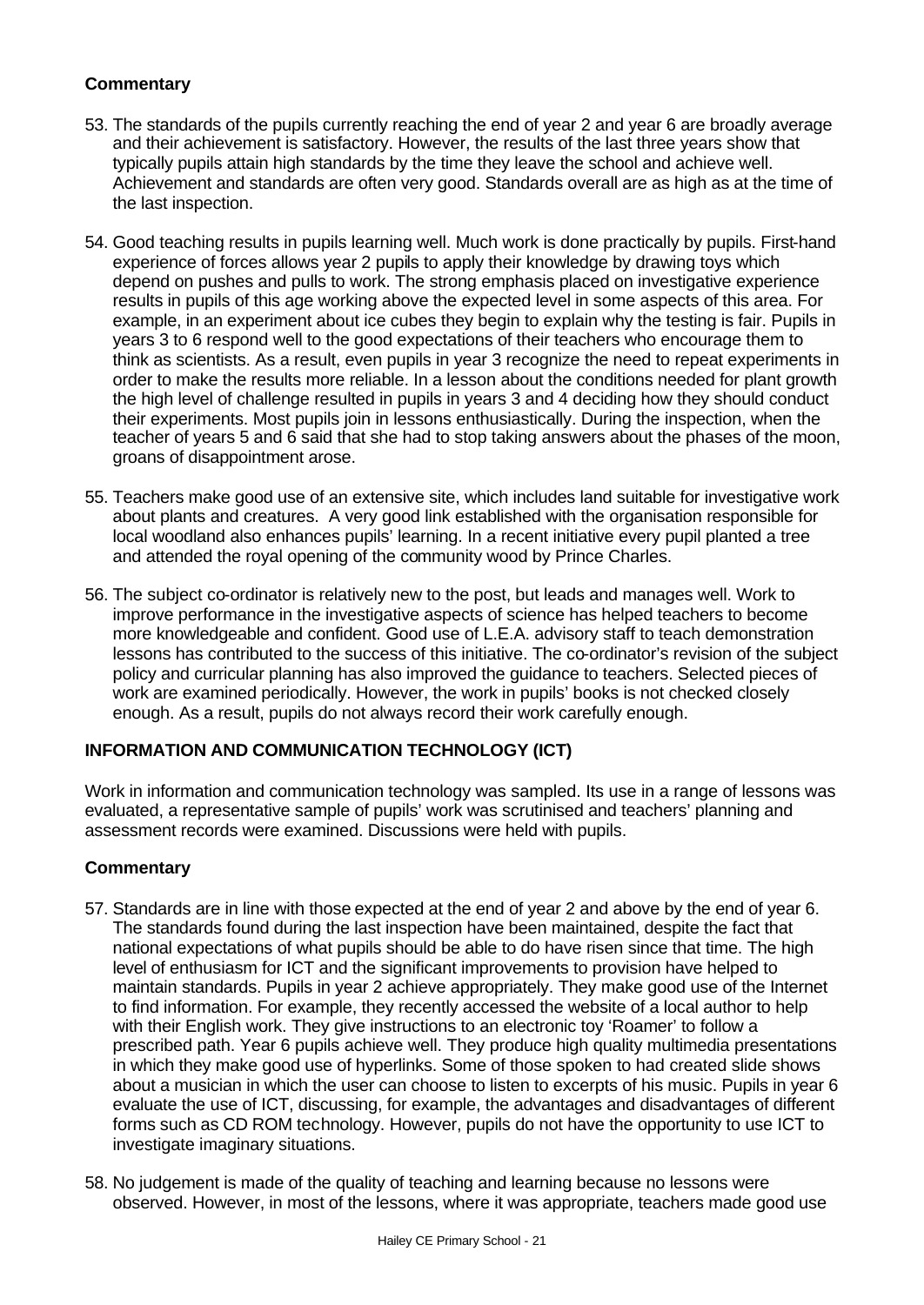of ICT. Very good examples were seen in a range of subjects in year 3/4 where the classroom is equipped with an interactive whiteboard. In a science lesson, pupils confidently used this to construct a spreadsheet to record their findings from a recent experiment and used a datalogger as part of their work on plants. The teachers are knowledgeable and confident. However, although pupils' keyboard skills are satisfactory, more care is needed to ensure that whichever partner is typing, he or she is seated directly in front of the keypad. Pupils apply themselves very well to their tasks and co-operate very effectively.

59. The co-ordinator has been in post for a relatively short time, but her work has already improved provision. She has made good use of L.E.A. staff to review the school's policy and monitor the quality of lessons. The school is well-resourced, with a good ratio of pupils to computers. All the machines are networked and pupils enjoy sending emails to the headteacher. A well-subscribed computer club helps to raise standards. A comprehensive action plan has been effective in bringing about further improvements, such as the creation of a portfolio of work samples to assist teachers in assessing pupils' attainment. Plans are in place to provide each classroom with an interactive whiteboard. The weakness in planning to ensure the development in skills, identified in the last inspection report, has been addressed successfully.

#### **Information and communication technology across the curriculum**

60. Pupils' skills are developed well through work in other subjects and ICT is used effectively to support work across the curriculum. Pupils in year 2 develop literacy skills by word-processing character profiles, such as one about 'The Wicked Queen.' They research food and nutrition on the Internet in science lessons and carry out mathematics tasks by creating graphs. In year 6 pupils interrogate databases as part of their science work on planets. They produce good work about the Witney workhouse in history lessons and use art programs to illustrate their poems.

#### **HUMANITIES**

Subjects in this curriculum area were sampled. Too few lessons were observed to make overall judgements about provision. Samples of pupils' work were scrutinised, discussions were held with pupils and teachers' planning was examined.

#### **Religious education (RE)**

- 61. At the end of year 2 pupils reach above average standards. They write thoughtful accounts of stories from the Bible and show a good early understanding of a range of beliefs, special events and celebrations. Planning is detailed and the headteacher regularly monitors teaching and pupils' work. Sound links are made between RE and whole school assemblies, where work is celebrated and children are invited to contribute their own prayer compositions. By the end of year 6, pupils reach the levels of attainment expected in the locally agreed syllabus. They learn about important features of Islam and write letters based on imagined visits to Mecca. As part of work undertaken on sacred texts they learn about religious observances within Judaism and Christianity. Pupils in years 3 and 4 enjoy making a 'special book' and identify which stories they should place within the old and new testaments of the Bible. No overall judgement is made on teaching as it was only possible to observe one lesson. However, pupils' work and discussions suggest that it is likely to be at least satisfactory.
- 62. The school meets the requirements of the locally agreed syllabus for religious education and the headteacher provides strong subject leadership. The close links with the local church and with the local community mean that pupils have good opportunities to develop their knowledge and understanding of both Christian traditions and those of other world faiths, through visitors into school, shared celebrations and visits. For example, pupils visit the local church to explore the significance of different features and a parent visitor explains aspects of family religious observances within Hinduism.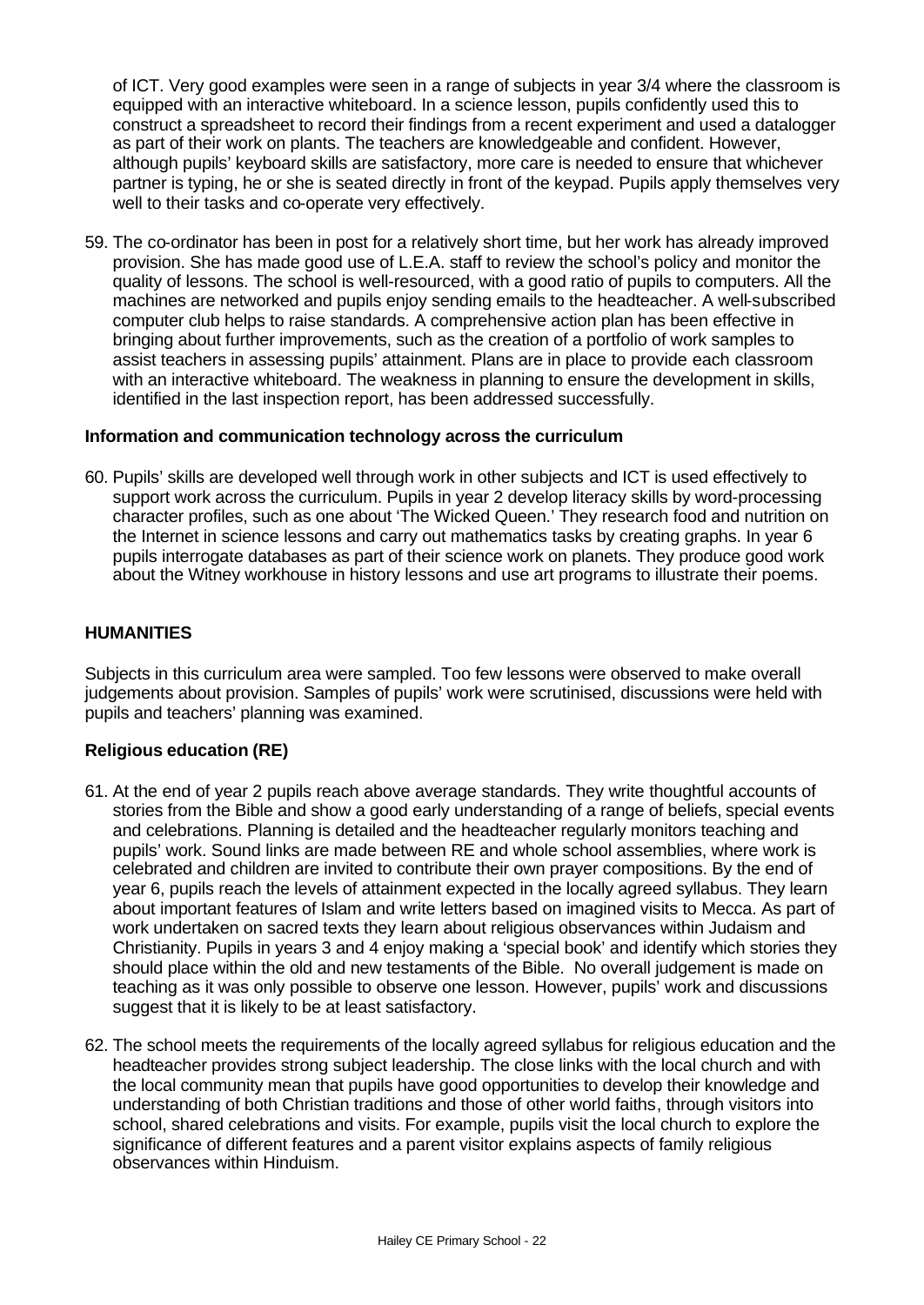#### **Geography and history**

- 63. Overall pupils at the end of years 2 and 6 attain standards in line with the expected levels. In geography at the end of year 2 standards are above the expected level.
- 64. Lessons and pupils' work indicate that the quality of teaching and learning is good in geography. The high expectations of the teacher result in year 2 pupils working above the expected level, for instance, in interpreting maps of different scales and starting to communicate using geographical terms. For example, one pupil wrote: 'Oxford is an inland city.' Only one lesson was observed in history. The very good use of resources enhances the progress that pupils make in year 2. For example, someone who attended the school many years ago visits and answers questions devised by the pupils about the differences in school life then and now.
- 65. A good deal of rigour is evident in the history teaching in year 6. Consequently, pupils develop a good factual knowledge of life in Ancient Greece. Their studies are wide-ranging and include architecture, philosophy and language. They develop a clear understanding of the similarities and differences between their own lives and those of the Ancient Greeks. Their use of timelines helps them to recall dates, such as the start of the first Peloppenesian war. In geography, their studies of contrasting settlements, such as Falmouth, help them to understand the importance of location. However, not enough demands are made on pupils to present their work carefully and form their handwriting well.
- 66. The school took a full part in the recent national 'Geography Action Week'. Pupils enjoyed engaging in local studies and producing posters illustrating themes such as sustainability.

# **CREATIVE, AESTHETIC, PRACTICAL AND PHYSICAL SUBJECTS**

Subjects in this curriculum area were sampled. Too few lessons were observed to make overall judgements about provision in design and technology, music and physical education. Samples of pupils' work were scrutinised, discussions were held with pupils, and teachers' planning was examined.

#### **Art and design**

Overall provision is **good**.

#### **Main strengths and weaknesses**

- Teaching in years 3 and 4 is very good
- A good range of art activities is planned

- 67. By the end of year 2 and year 6 pupils reach average standards and produce lively work. For example pupils in the year 5/6 class create clay pots in the style of Clarice Cliff and wellobserved large paintings of Ancient Greek urns. Pupils in years 1 and 2 use a variety of art materials to make lively collages, prints, paintings and drawings.
- 68. Teaching is of good quality overall. Two lessons were observed during the inspection. A very good lesson in the year 3/4 class was characterised by very high expectations of behaviour, challenging work on critical appreciation of the work of Barbara Hepworth and very wellorganised three-dimensional work using clay to create sculptures. The pupils thoroughly enjoyed this lesson. Very good links were made with ICT when groups of pupils undertook independent research on selected web sites to find out more about the sculptress and her life. In a lively lesson pupils in the year1/ 2 class excitedly constructed outdoor sculptures using large cobbles and sticks. Good use was made of a digital camera to record this work for future class discussion. Pupils throughout the school have good opportunities to undertake a range of art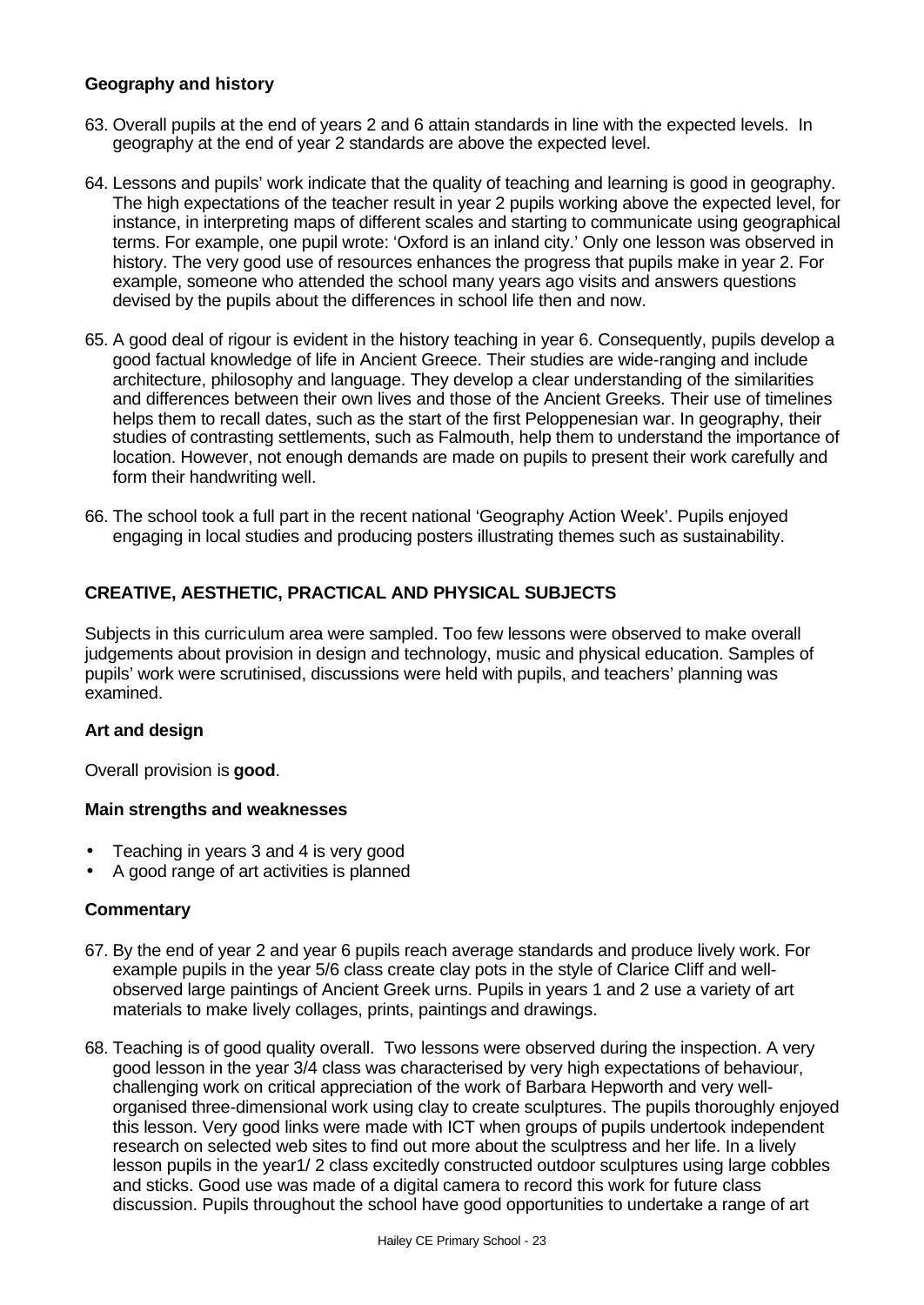work, including large sculptures made by year 3 and 4 pupils during a recent art event with a visiting artist.

# **Design and technology (DT)**

- 69. Pupils reach the expected levels of attainment by the end of years 2 and 6. Those in years 5 and 6 show much enthusiasm when testing out the moon buggies which they have designed. They are encouraged to evaluate their designs and to suggest ways of improving these, in the light of testing. They make appropriate use of their scientific knowledge and understanding when using electrical circuits which include motors and switches. Pupils also design and make original and carefully constructed slippers, and consider the effectiveness of different types of joins when doing so. Pupils in the year 3/4 class construct models in DT which make good use of their scientific focus on pneumatics.
- 70. Early technological skills are appropriately developed in the year 1/2 class through, for example, constructing model playground equipment using cardboard and paper, and designing and making Jacob's coat of many colours. From the earliest stages the pupils learn to record what equipment they are likely to need and are encouraged to evaluate how they might improve designs. For example, children suggested that they might improve on the quality of their stitching when making the coats. Discussion with pupils shows that they take pride in their work and enjoy the practical challenges set by their teachers.

#### **Music**

71. The school makes effective use of a commercially-produced programme of work to help nonspecialist teachers to plan lessons. Provision is significantly enhanced by weekly lessons for each class from a specialist teacher. Pupils enjoy music making. For example, pupils in year 2 sang a selection of songs for a forthcoming concert at the local secondary school, with enthusiasm and clear diction. Year 6 pupils undertake group compositions based on the landing on the moon using CD Rom clips, taped music tracks and a variety of sounds. They successfully create changes in timbre and pitch, and very much enjoy building their atmospheric compositions. The school places appropriate emphasis on developing pupils' knowledge and understanding of a range of composers. The work of Gustav Holst and the 'Planets Suite' was used as an assembly theme throughout the week to develop critical appreciation.

#### **Physical education**

72. In the single lesson observed, pupils attained satisfactory standards in throwing and catching small apparatus such as beanbags and balls. The good management skills of the teacher resulted in pupils listening carefully to instructions and working with good levels of control. Their very good attitudes to learning enhanced the progress they made. The teacher's careful selection of tasks that became progressively more difficult ensured that pupils gained satisfaction from seeing their skills improve.

#### **PERSONAL, SOCIAL AND HEALTH EDUCATION AND CITIZENSHIP**

No lessons were seen and no judgement is made of the overall provision.

73. A strong emphasis on personal, social and health education encourages pupils to take responsibility for their own well-being and care. The school has good links with the local police, the school nurse and the fire service. It provides suitable sex education and has appropriate programmes about drugs awareness and substance abuse. Parents are consulted well about this provision. Pupils show sensitivity to different viewpoints during discussions and evidence from their written work reveals growing maturity. By the age of eleven, pupils are able to reflect thoughtfully upon their feelings and their past actions. The school is currently involved in the national 'Healthy Schools' initiative to promote healthy eating, a healthy lifestyle and emotional well-being.